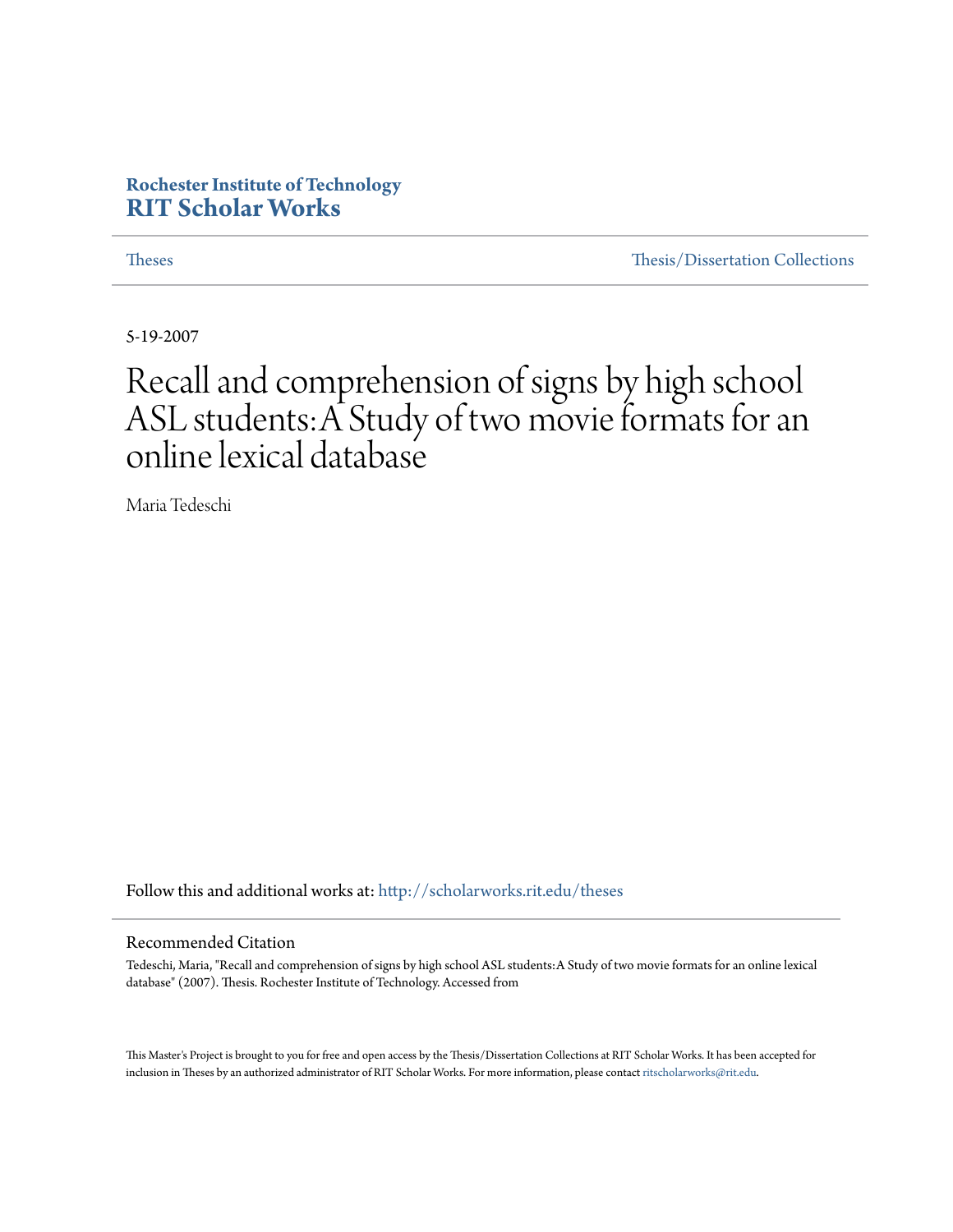# Recall and Comprehension of Signs by High School ASL Students: A Study of Two Movie Formats for an Online Lexical Database

# MSSE Master's Project

Submitted to the Faculty Of the Master of Science Program in Secondary Education Of Students who are Deaf or Hard of Hearing

### National Technical Institute for the Deaf ROCHESTER INSTITUTE OF TECHNOLOGY

By

#### Maria Tedeschi

Rochester, New York

May 19,2007

Maria Tedeschi

Student Signature

In Partial Fulfillment of the Requirements For the Degree of Master of Science

Approved:

Harry Lang (Project Advisor)

(Program Director)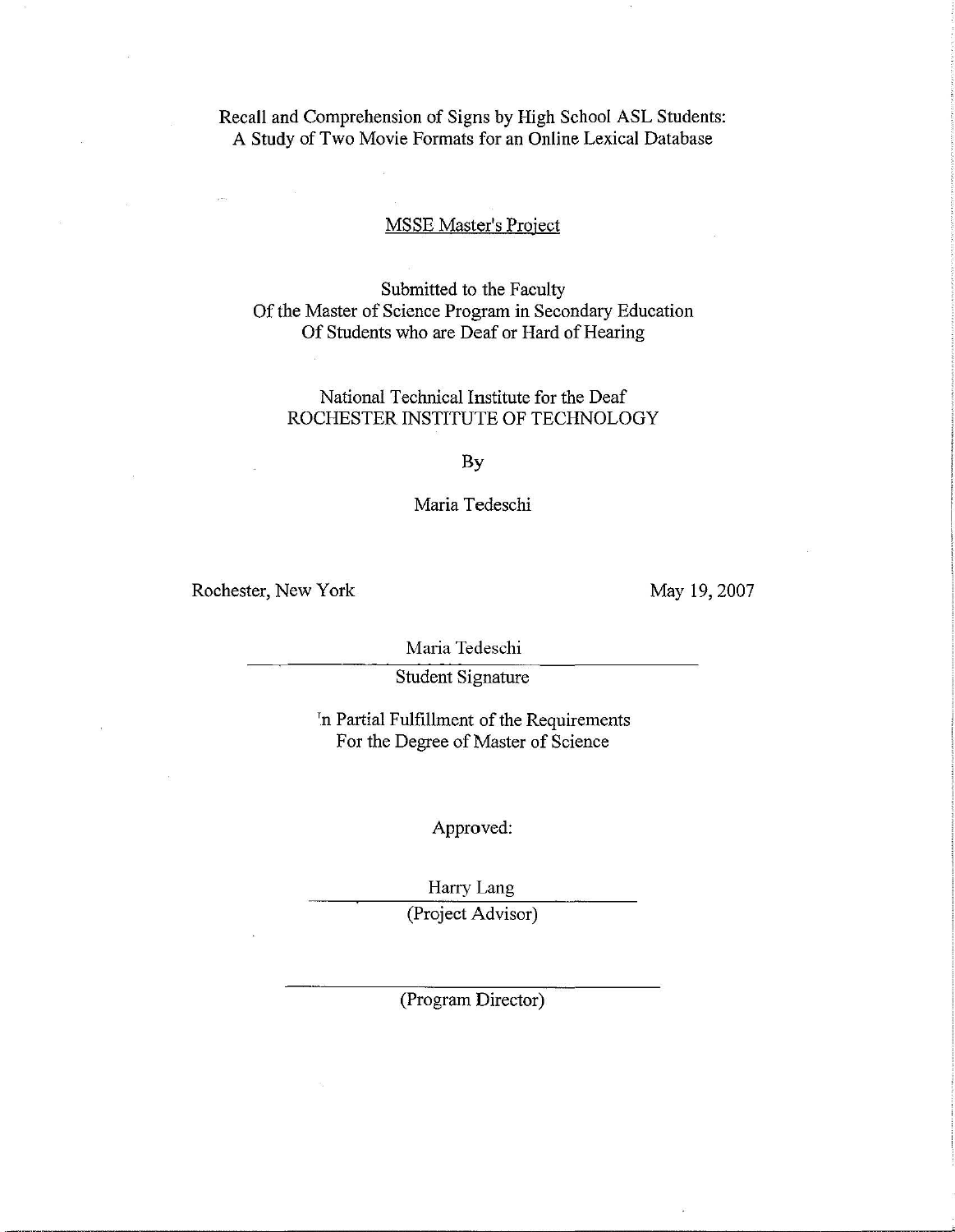# Table of contents

 $\hat{\mathcal{L}}_{\text{max}}$ 

 $\sim$   $\sim$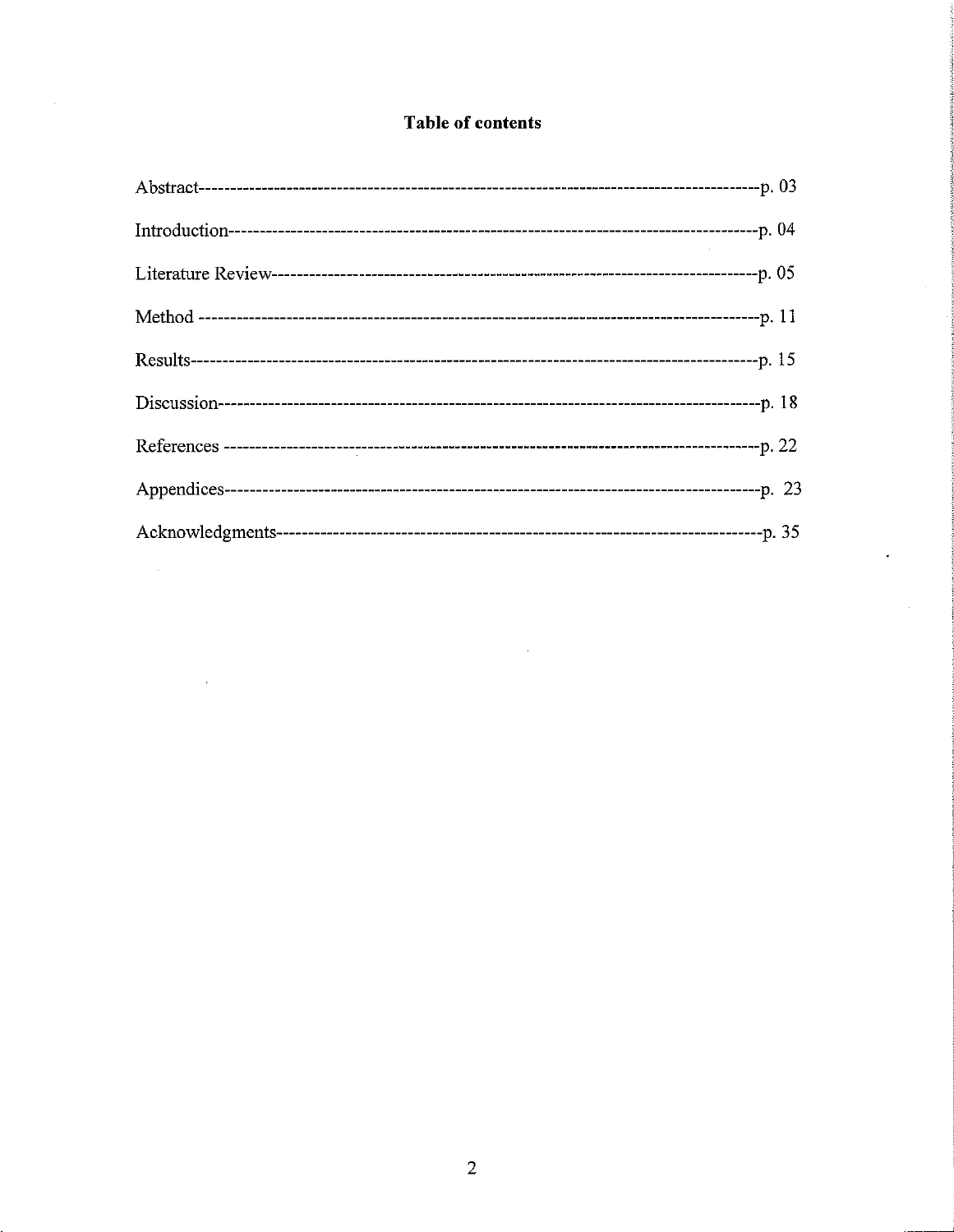#### Abstract

*Recall and Comprehension 0/Signs by High School ASL Students: A Study a/Two Movie Formats/or an Online Lexical Database*

This study compared two technical sign movie formats, Quicktime (2D) and threedimentional animations (3D) and examined recall, comprehension, and rehearsal time of signs. There was no significant difference found between the formats for comprehension and recall. However, for rehearsal the high school students had significantly higher sign production scores after viewing 2D signs as comparaed to 3D signs. In addition, there was a significant difference found relating to gender. Girls scored significantly higher on all three measures, regardless of the movie format. In addition, students with more than two years experience with ASL scored significantly higher than those with less than two years on both recall and comprehension using both movie formats. Implications of these findings will be discussed in this paper.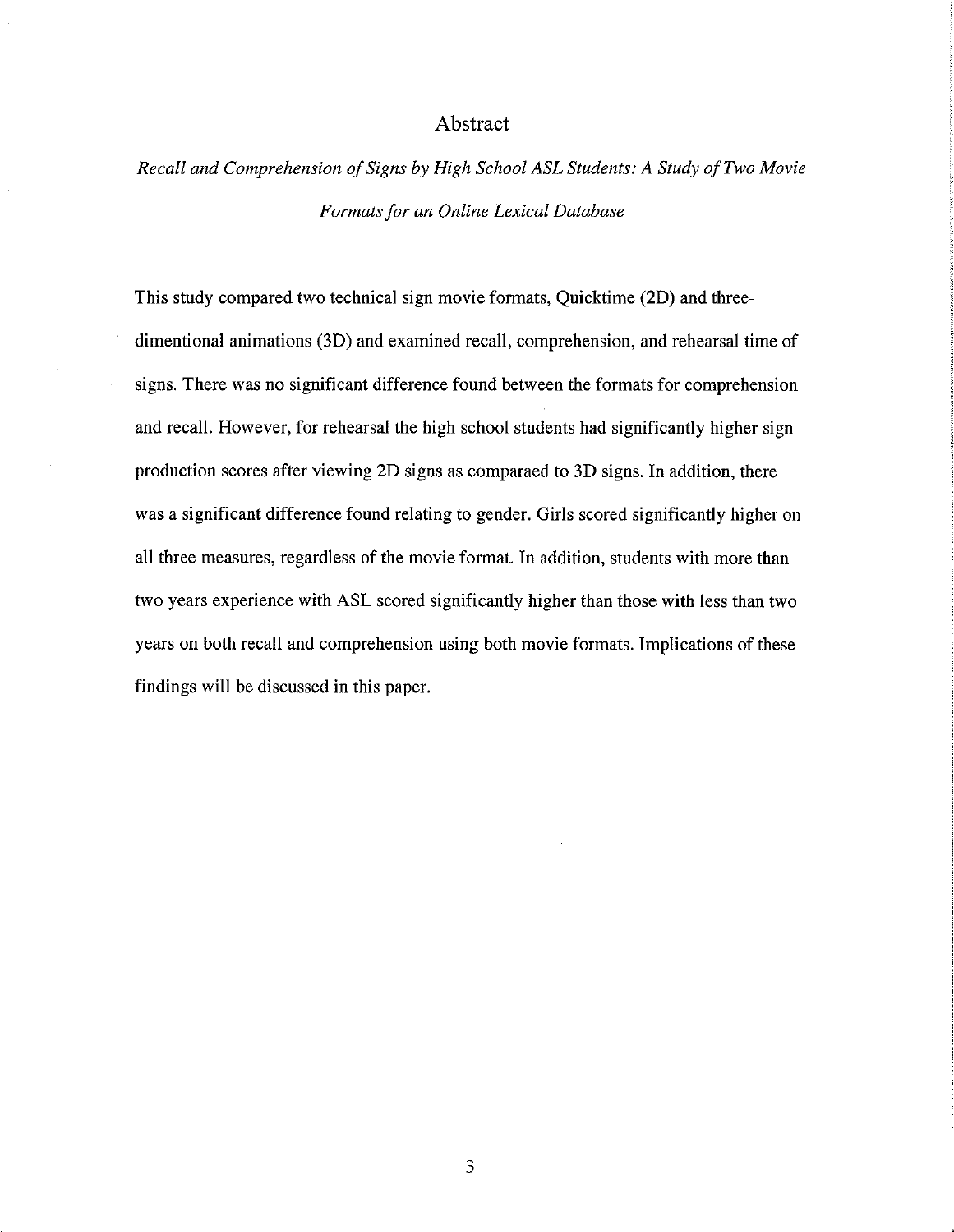## **Introduction**

There are numerous products marketed toward the education field of American Sign Language (ASL) instruction, although few of the products are based on educational research. Few research studies have addressed whether or not these products enhance learning. The purpose of this study is to compare two technical sign movie formats, Quicktime and three-dimensional (3D) animations in terms of their potential as resources for ASL vocabulary learning. High School students who participated in this study learned signs through both formats and their recall, comprehension and rehearsal time were measured. The results of this project will add to the base of knowledge in providing effective instructional media for ASL learners.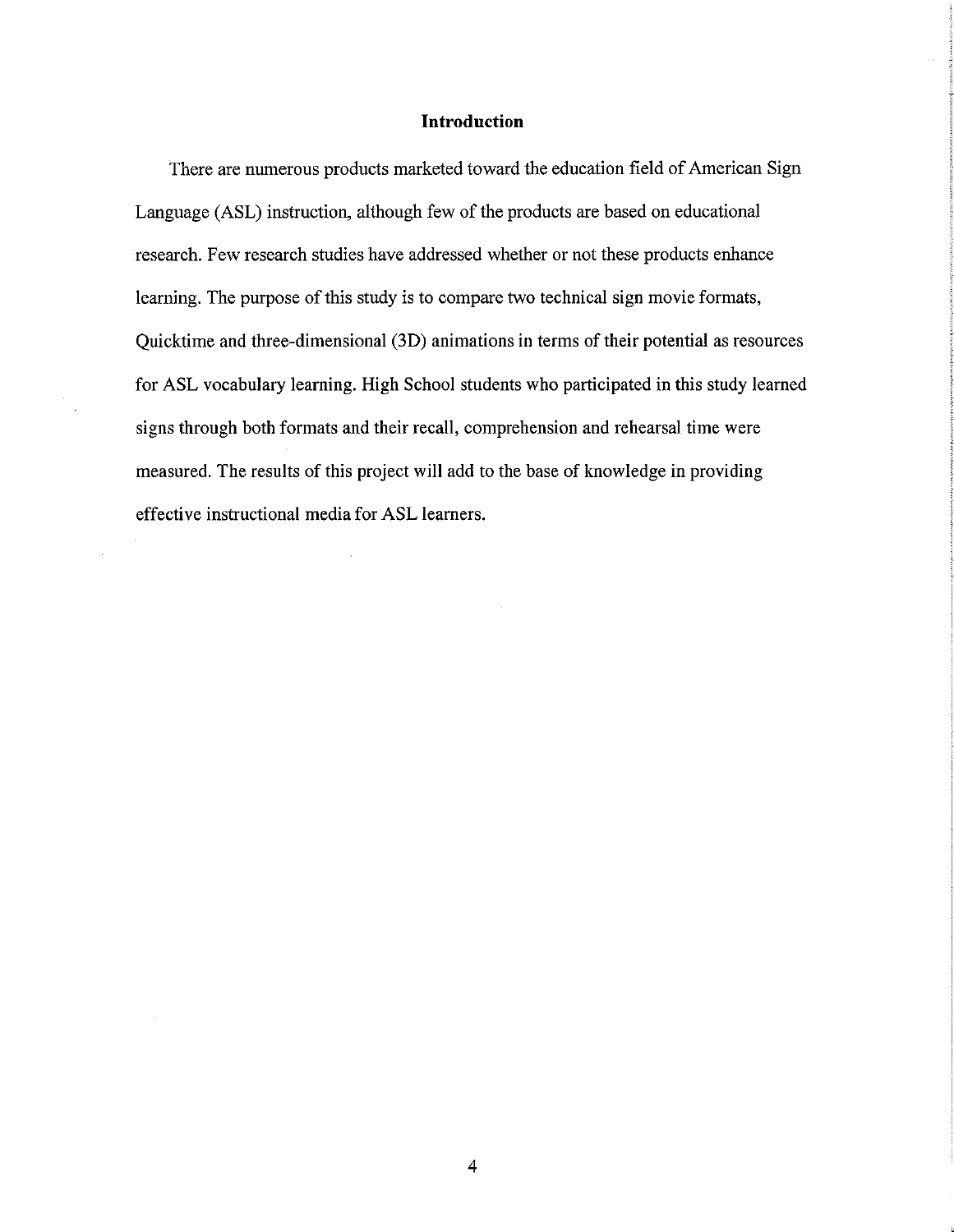#### **Literature Review**

In recent years American Sign Language (ASL) has become an increasingly popular language used in the United States. According to a survey conducted by the Modem Language Association of America in 2002, more than 60,000 students registered for ASL as a foreign language, a 432 % increase from 1998 making ASL the fastest growing foreign language (Hoover, 2003). The reason for the recent popularity of ASL is unknown. However, an article in *USA Today* speculates that the language is appealing to the new generation of visual learners, stating, "ASL is a natural for MTV-raised teens, many of whom learn visually" (Toppo, 2002). In addition, it is also likely that mass media, including television, motion pictures, and theatre, have increased awareness and interest in ASL in the general public.

In the wake of the high demand for ASL, changes would need to be made to ensure the quality of language instruction is upheld. Along with adjustments comes various standards and rules that need to be established. The most significant adjustment that needs to be made is the recognition of ASL as a foreign language on the state level. In order for states to officially recognize American Sign Language as a foreign language, courses should be based on meeting the accepted linguistic criteria to qualify it as a legitimate language. That is, a language should have a system of arbitrary symbols, grammatical signals and syntax, and a community of users and it has undergone historical changes. States must pass laws on an individual basis to recognize ASL as a foreign language, thereby stating the legitimacy of the language and approve it to satisfy credit towards a foreign language requirement. Gallaudet University, which is one on the leading universities for deaf and hard of hearing people in the U.S., has compiled a list of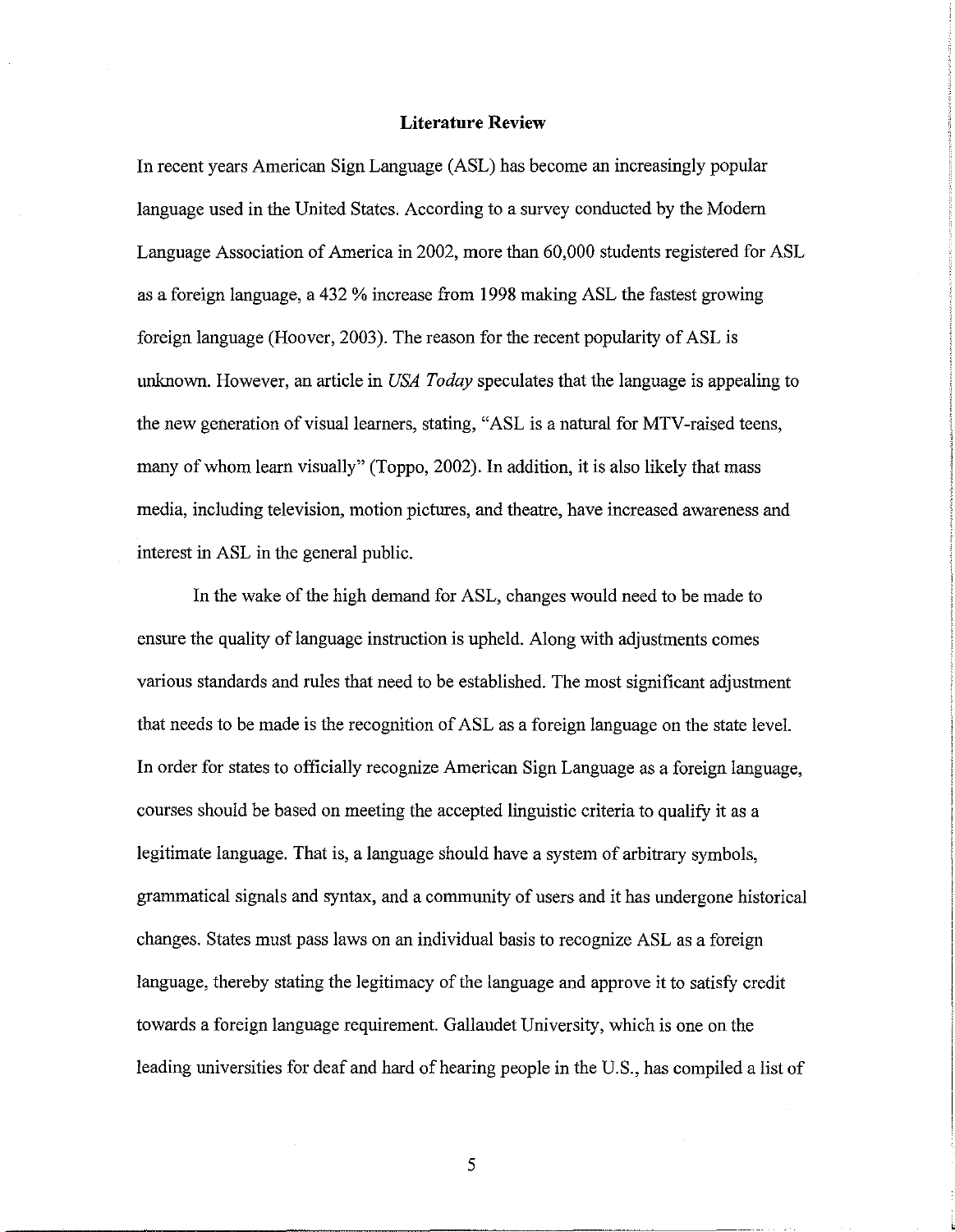states that recognize the legitimacy of ASL and approve it to satisfy credit towards a foreign language requirement. As of September 2006, there was a total of forty states that recognize ASL as a foreign language (Gallaudet, 2006). While this is truly a milestone for ASL, there are other factors that need to be considered as instruction of this language expands.

A main concern for many Culturally Deaf people is the quality of language being upheld. Due to the high demand for ASL to be offered, many school districts, colleges and universities hire people who are available, but may not be experts in the content (Loux, 1996). This creates a large field of unqualified ASL teachers, which in effect can jeopardize the language. Since the recognition ofASL is somewhat recent, many states are just beginning to establish ASL teacher requirements. According to the American Sign Language Teachers Association (ALSTA), there are currently II states in the U.S that require ASL teachers to be certified (Jacobowitz, 2004). For this reason there are numerous implications for those aspiring to, or are currently teaching ASL.

More important to the present study, teachers of ASL often struggle with the curriculum, teaching, methods and resources. For the most part, a standard curriculum is nonexistent. There is a series ofASL instructional books, *Vista's Signing Naturally,* which is popular. However, this series was developed before ASL was offered in a high school setting and is therefore geared towards older students, primarily those on the college level. The pace and make up of the curriculum is inappropriate for high school students and the material needs modifications to fit high school strands.

There are numerous methods of teaching ASL; however there is no one standard. Methods vary from teacher to school. Teachers usually adopt different methods based on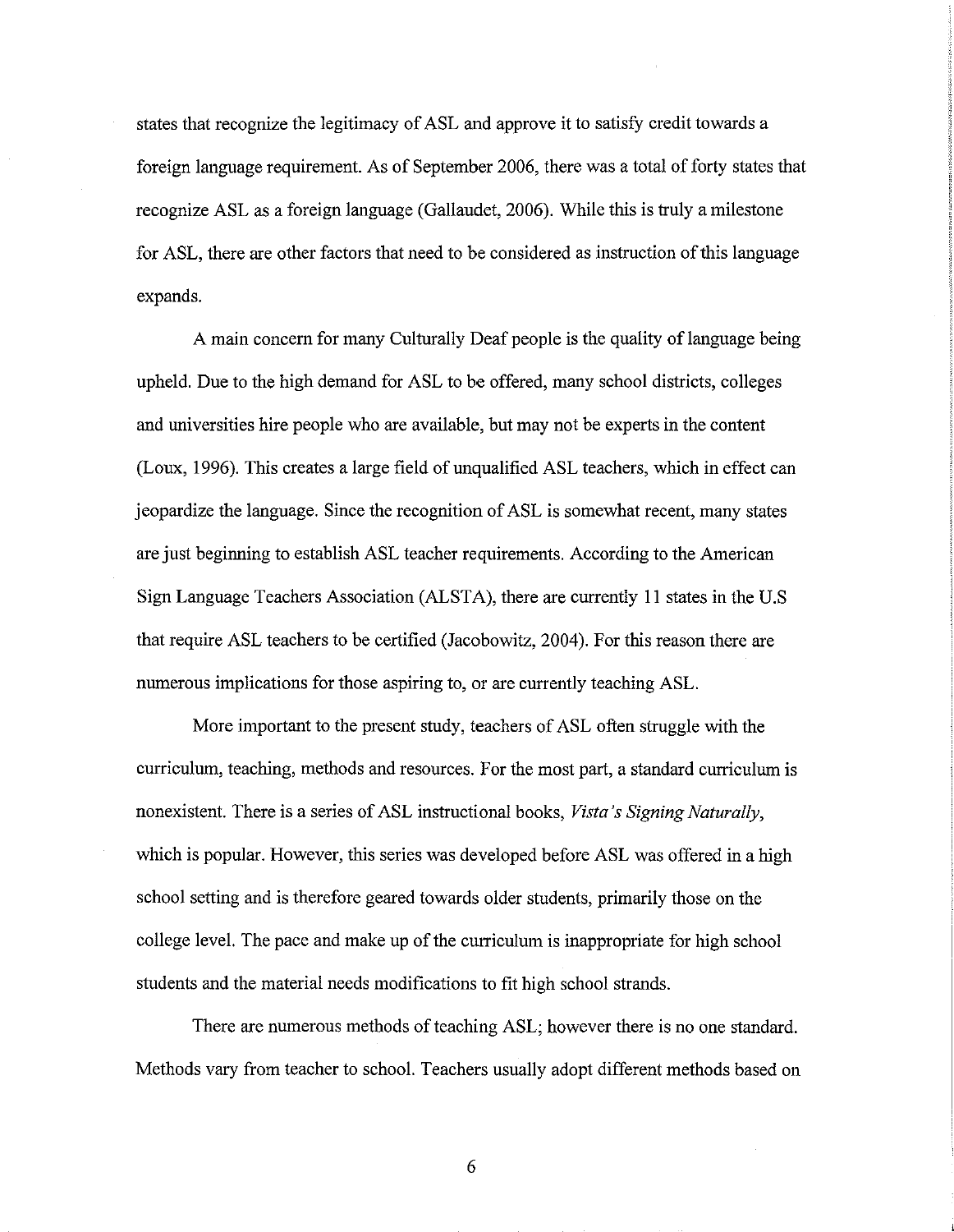lessons thereby figuring out what works best for them. The Natural Approach (NA) is the basis of another popular ASL instructional book, *Learning American Sign Language* by Tom Humphries and Carol Padden (2004), and is used frequently in the classroom. In this method the target language is used at all times in the classroom thereby creating a total immersion into the language. In addition, everyday situations are carried out so that learners are able to communicate in ASL in a variety of circumstances. "The characteristic ofNA which distinguishes it from other language teaching methodologies is the development of linguistic skills in stages" (Terrell, 1986). The first stage is Comprehension which consists of teaching a variety of words and how to use them in a sentence. This is done through activities and visual aids such as pictures and overheads where students learn signs by guessing the meaning of word in the target language. Students are also conditioned to recognizing what signs mean in context. This stage can be problematic for high school students due to their uncertainty of what the word really means. As a result, stage one: Comprehension may become confusion. In the second stage, Early Production, students begin producing signs on their own based on what was taught in stage one. This is accomplished through students responding in yes/no answers, one-word answers, lists ofwords and short phrases. For example, the student is asked, "is it raining outside today?" And the student will respond with no. The third and final stage is Speech Emergences. At this stage students who have been expected to increase their vocabulary by assuming the meanings of signs should now be able to produce more complex complete sentences including dialogue, discussion and narration. This method is based on assumption and therefore is not appropriate for all levels and lessons. In addition, Humphries and Padden base their instructional books on NA because "lessons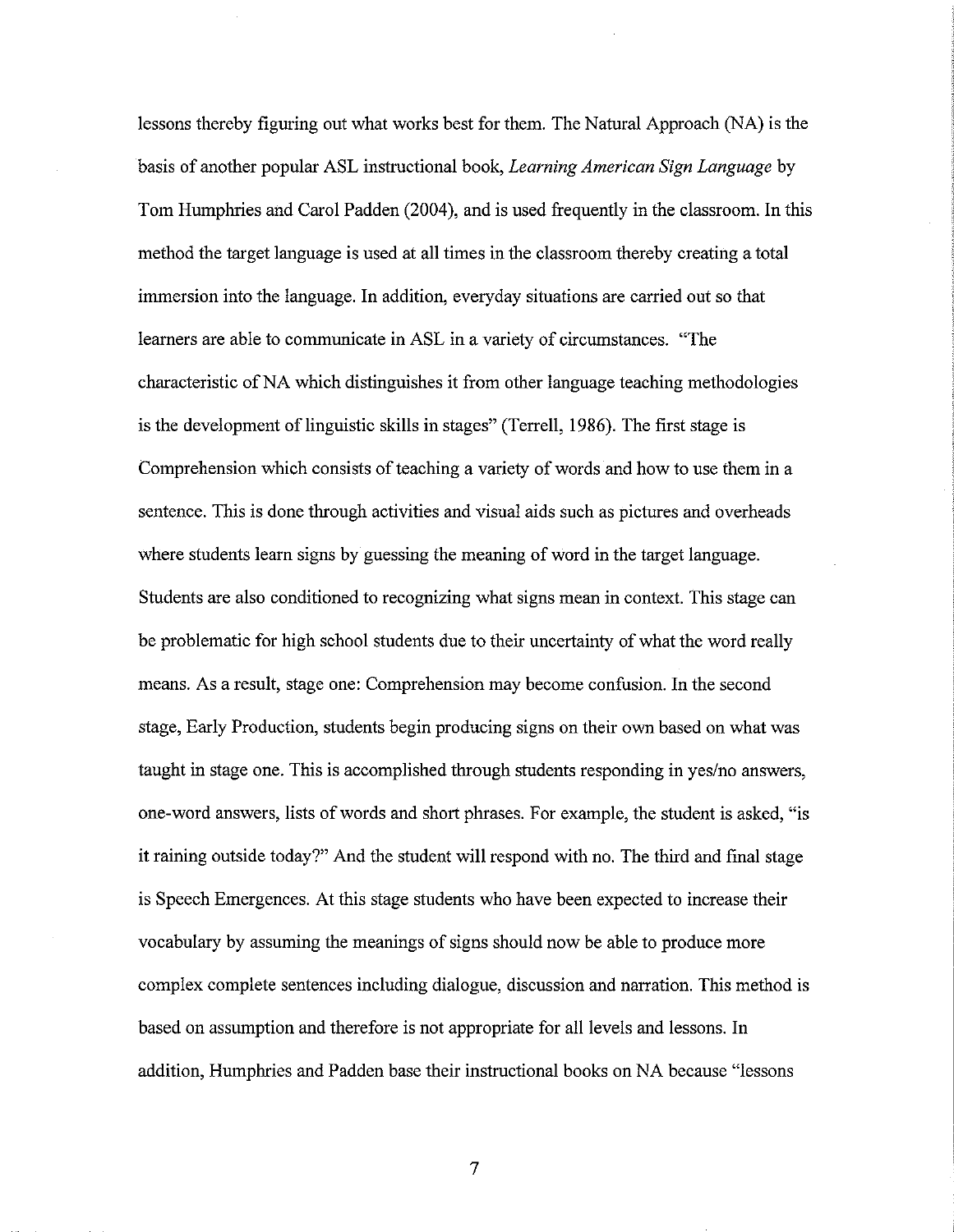are designed to develop communicative competence, that is, the goal is to be able to interact with ASL users very quickly and in culturally appropriate ways even during the first few weeks of study" (Humphries  $\&$  Padden, 2004). This is also inappropriate for high school students whose goals are to learn the language, not use it to communicate on a daily basis. For these reason other methods are used in combination, such as the Direct Experience Method (DEM).

DEM is carried out by using the target language, but also allowing some written English, drills which emphasize vocabulary and grannnar skills and situations explained in the classroom environment, not real life situations. The DEM approach is characterized by six main principles which include, "1) use of target language/mode of communication; 2) cumulative and sequential structuring of content; 3) receptive skill accompanies expressive skill in learning the language; 4) emphasis on conversational fluency; 5) selfgenerated language and active student participation; and 6) mastery learning" (Newell, Mallery, Menkis, Holcomb, & Arthur, 1981). The first principle is to use the target language at all times. This is common in most methods of teaching ASL because it allows the students to develop strong receptive skills, however it may foster student frustration at times. The second principle, cumulative and sequential structuring of content crates building blocks for the curriculum. Lessons are well planned out so that the teacher does not use any signs that the students have not been introduced to yet. This ensures students learning and comprehension in addition to easing some of the frustration that comes from only using ASL. The third principle, receptive skill accompanies expressive skill in learning the language, allows the students to develop receptive skills along with expressive skills thereby assisting student's retention of signs. The fourth principle,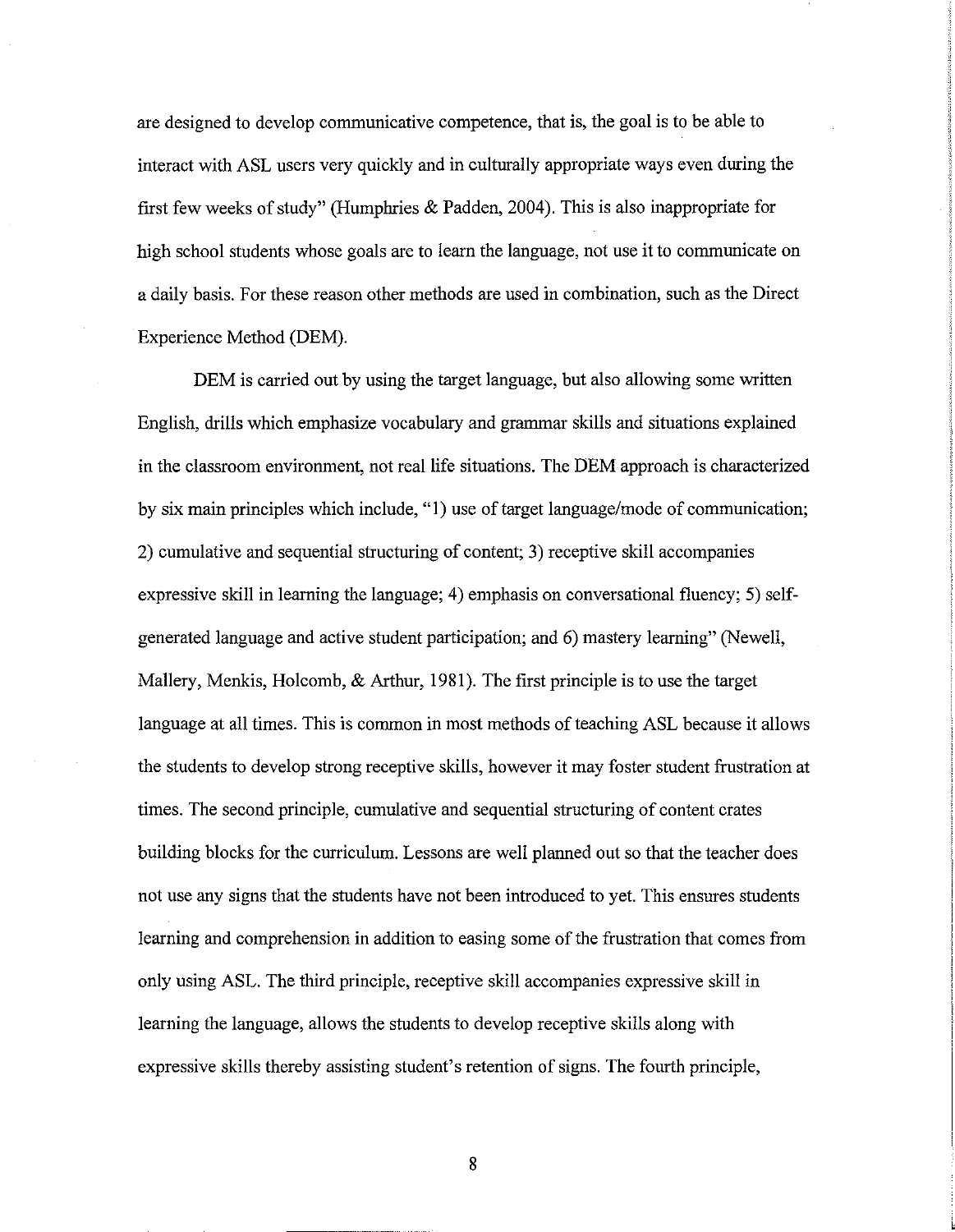emphasis on conversational fluency, ensures that the teacher will the target language at a normal pace and will not modify it. This allows students to see the language modeled in its correct form. The fifth principle, self-generated language and active student participation, emphasizes student involvement through responding to the teacher's request or question. The last principle, mastery learning, stresses the importance of student understanding before moving on. If students do not understand what was taught previously they will have a difficult time understanding new material. For this reason vocabulary and grarmnatical features and taught through a variety of drills which aid students in retaining information.

One thing that all ASL teaching methods have in common is the need for instructional resources. For the most part, resources consist of pictures/drawings, overheads, sign dictionaries, workbooks (which, in some schools, the students are not permitted to write in or take home), and outdated instructional videotapes. Unfortunately, the quality of resources is generally low.

In addition, in this new technological era teachers are also faced with the challenge ofintegrating technology into their classroom. In recent years new resources are being developed, such as DVD instructional videos, web based lexical dictionaries and interactive sign activities. Sherman and Phyllis Wilcox (2006) identify interactive online activities via computers as having great potential in the ASL classroom. However, these resources are not always based on educational research. Therefore, teachers should be cautious when choosing online options; they must consider the implications of the material they select and predict what the students learning outcome will be.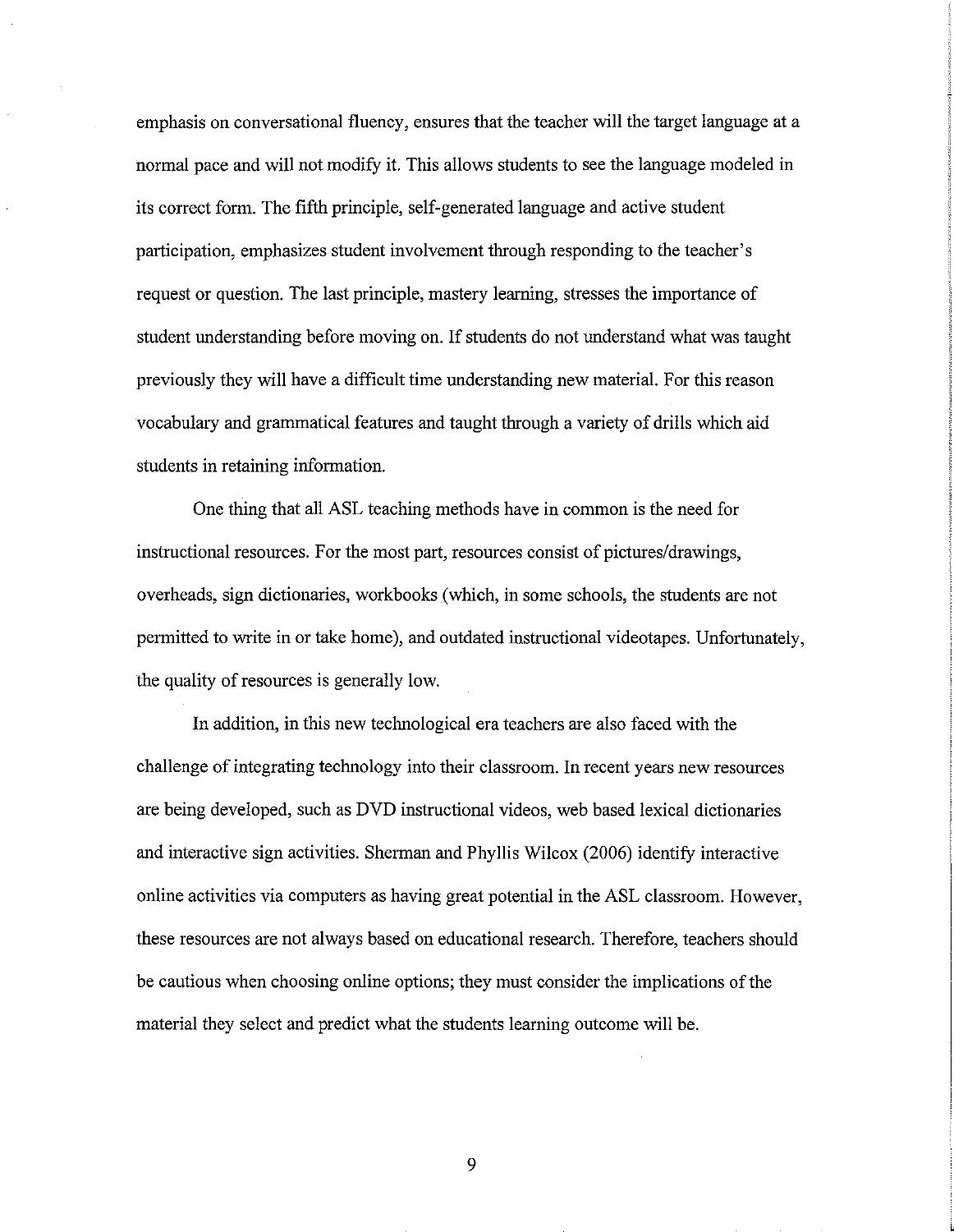One online resource that aids in teaching individual signs is the dictionary or lexical database of signs produced as short digital movie clips using such software as QuickTime ™ or RealPlayer™. Once the program is installed onto a computer, QuickTime movies can play in their own window. A control bar, located at the bottom of the screen allows you to play, pause or stop the movie at any time. In addition, you can sometimes view the movie frame by frame by pressing the arrow keys. This is especially helpful with teaching individual signs because students can see exactly what motion is being made. The downside to this type of technology is that the image or person signing is flat; therefore the student can only view the person signing from one direction, which is the direction at which the video was recorded.

Another online resource that is becoming increasingly popular in the education of ASL is the use of animations, also known as avatars. These animated characters can take form as a human with different skin, hair, and eye color to match the ethnicity of the student. It can also take the form of a variety of different animals or cartoon characters to appeal to young children. Vcom3D is one of the leading companies that produce avatars. They claim their technology "provides interactive, 3D animated characters that communicate through body language (including gesture, signs, and facial expression), lip-synched speech, and action" (http://www.vcom3d.com/Profile.htm). However, there is not yet much educational research to support the use of such products.

According to an informational video produced by Vcom3D, avatars were created to help deaf children learn sign language. Hearing children learn language aurally through a variety of different means, such as listening to their parents, TV and radio. Deaf children on the other hand often struggle with language development, they "have no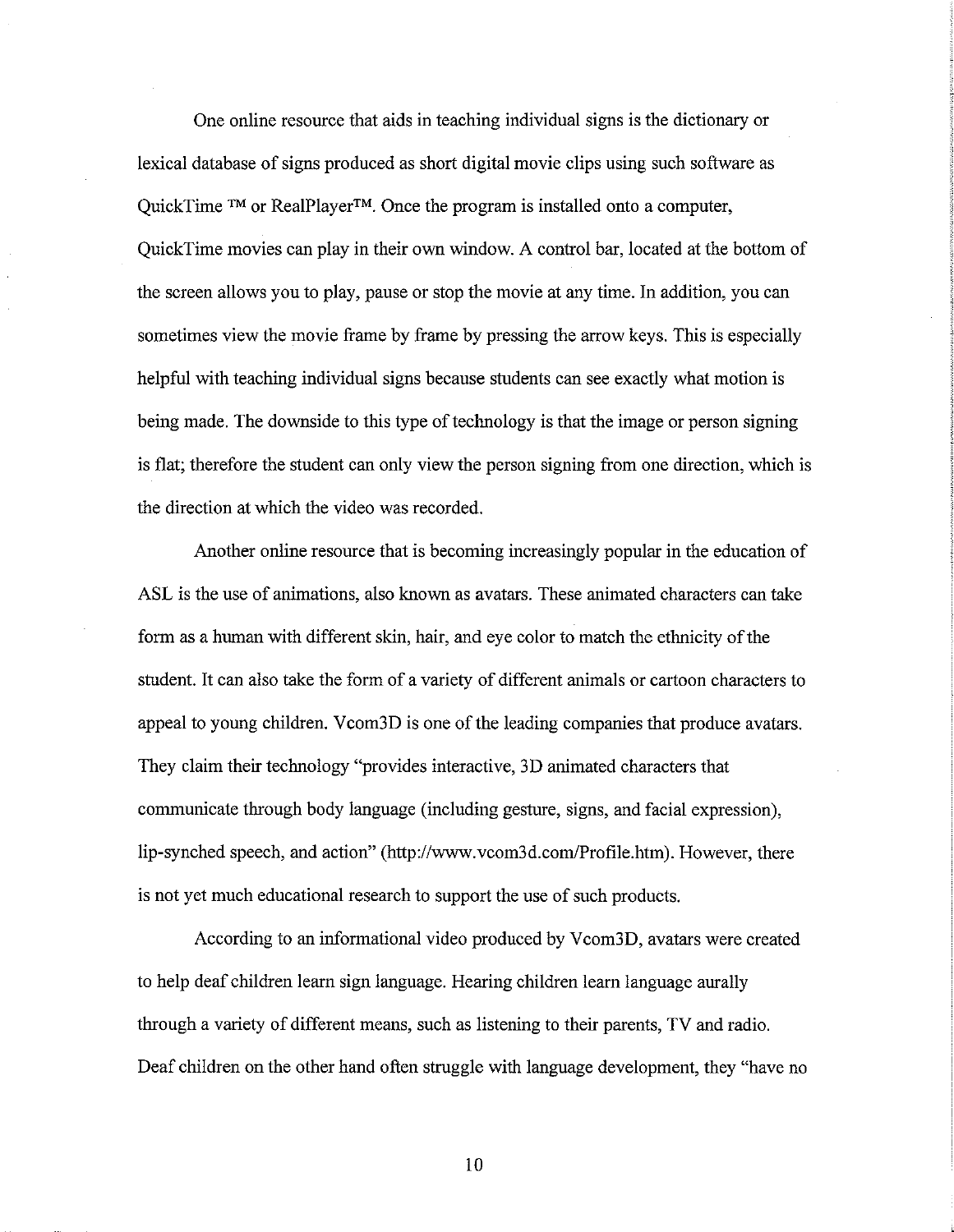role models for signing if their parents are hearing" (Vcom3D, 2000). For this reason, Vcom3D designed programs for deaf children and their hearing families to learn sign language.

Researchers at Purdue University are also working on developing avatars to aid deaf children in the educational field. Since deaf children often struggle with English, their goal it to create programs for different subjects that help deafstudents in their native language, sign language. They claim that, "Such a system is an effective teaching tool because it gives the students control over the environment, offers self-paced and repetitive learning, presents concepts in a concrete rather than abstract manner, features and environment that feels safe and, as a game, motivational (Raugust, 2006). While both of these avatar programs are aimed toward deaf students, they can also benefit hearing students learning ASL.

While both QuickTime movies and three dimensional (3D) programs are claimed to be beneficial in an educational perspective, there is little evidence to support the claims. My study will hopefully contribute to this base of knowledge by focusing on comparing the influence of the two movie formats in terms of three measures related to learning: comprehension, recall, and rehearsal time. Gender and experience with ASL are also factors that will be examined.

#### **Method**

Three research questions were addressed in this investigation:

I. Is there a difference in high school students' scores for comprehension, recall, and rehearsal of two-dimensional and three-dimensional signs?

II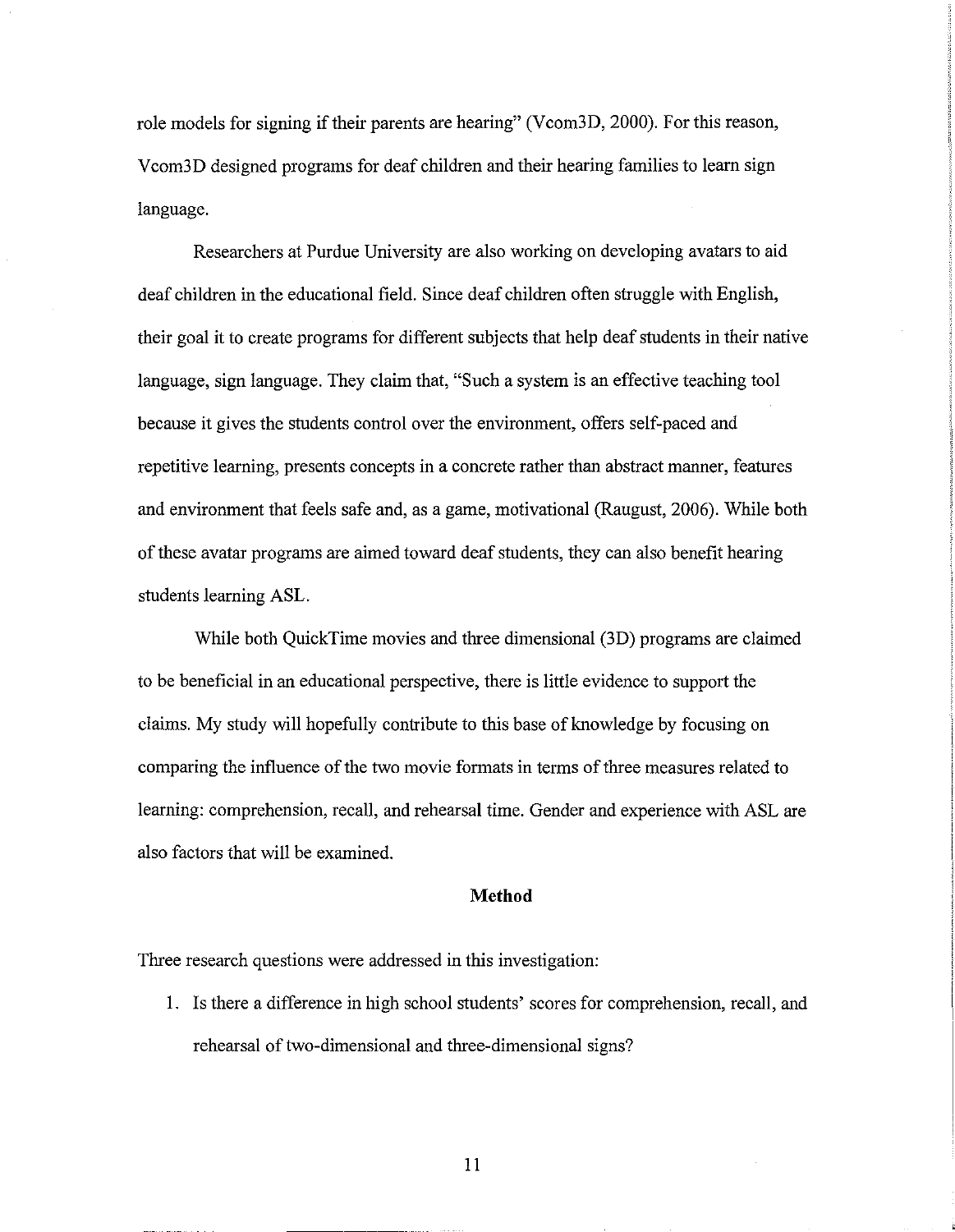- 2. Is there a gender difference with regard to comprehension, recall, and rehearsal of two-dimensional and three-dimensional signs?
- 3. Is there a difference between experienced and inexperienced ASL students with regard to comprehension, recall, and rehearsal of two-dimensional and threedimensional signs?

#### *Participants*

High school students enrolled in American Sign Language (levels one through five) to satisfy the foreign language requirement were invited to participate in this study. The high school is located in a suburb of Rochester, New York. The age range of the high school students is between thirteen to seventeen years old and consists of 19 male and 24 female students. Forty-seven high School students in grades nine through twelve initially volunteered to participate in the study. However, four students were unable to complete the data during the allowed time and were eliminated from the study.

The students signed a consent form (see appendix B); in addition to having a parent/ guardian sign a consent form (see appendix C). Students who handed in both forms were permitted to participate in the study.

#### *Design*

Sign language programs were set up on each computer in the computer lab located in the library of the high school. There were seven steps the students needed to complete. Each student was given detailed directions explaining each step of the experiment on their form. In addition, the students were assigned student codes (to maintain anonymity) that were labeled on the top of each form. Before they could advance they were instructed to raise their hand and the form was collected and a new one was provided. Each form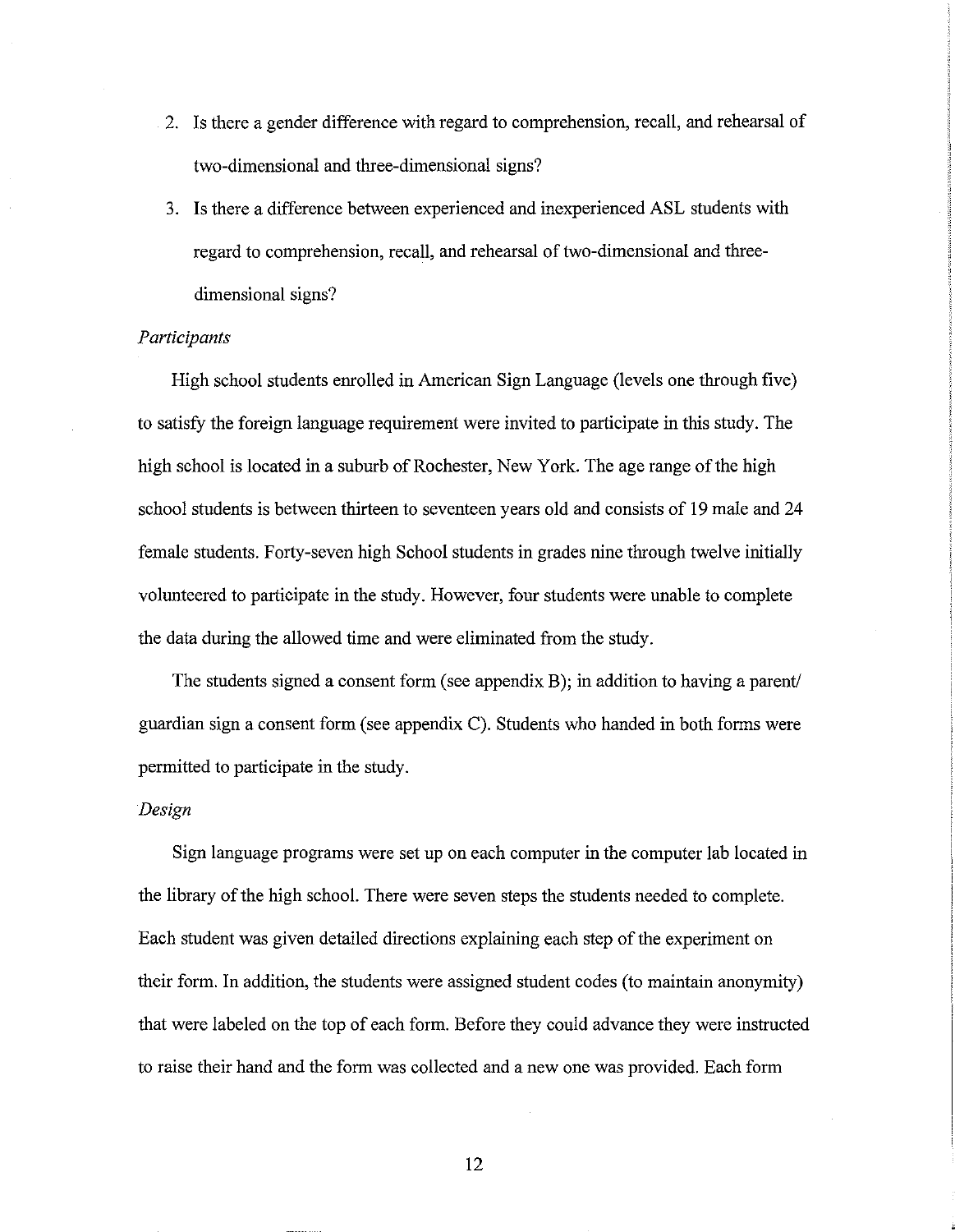coincided with one of the following three experiments. The first form the students were given included a list of animal names and they were asked to identify if they knew the signs for any of the animals by circling it on the form (see appendix  $D$ ). Table 1 identifies the thirty 2D and 3D animal signs that were used for comprehension, recall and rehearsal.

#### Table 1. Animal Signs

Comprehension and Recall

Alligator Bat Boar Dinosaur Dolphin Eagle Giraffe Goat Hen Hippopotamus Jellyfish Kangaroo Lizard **Octopus** Parrot Penguin Porcupine Raccoon Rhinoceros Rooster

Seal Sea Lion Shark Sheep Shrimp Skunk Squid Swan Wolf Zebra

Rehearsal

Students were individually placed at computers in the laboratory and separated from one another. The data collection occurred in three phases.

#### *Procedure*

#### Experiment 1:

This experiment focused on the student's comprehension of signs. Students were given Form A (see appendix E) and asked to view the twenty animal movies that were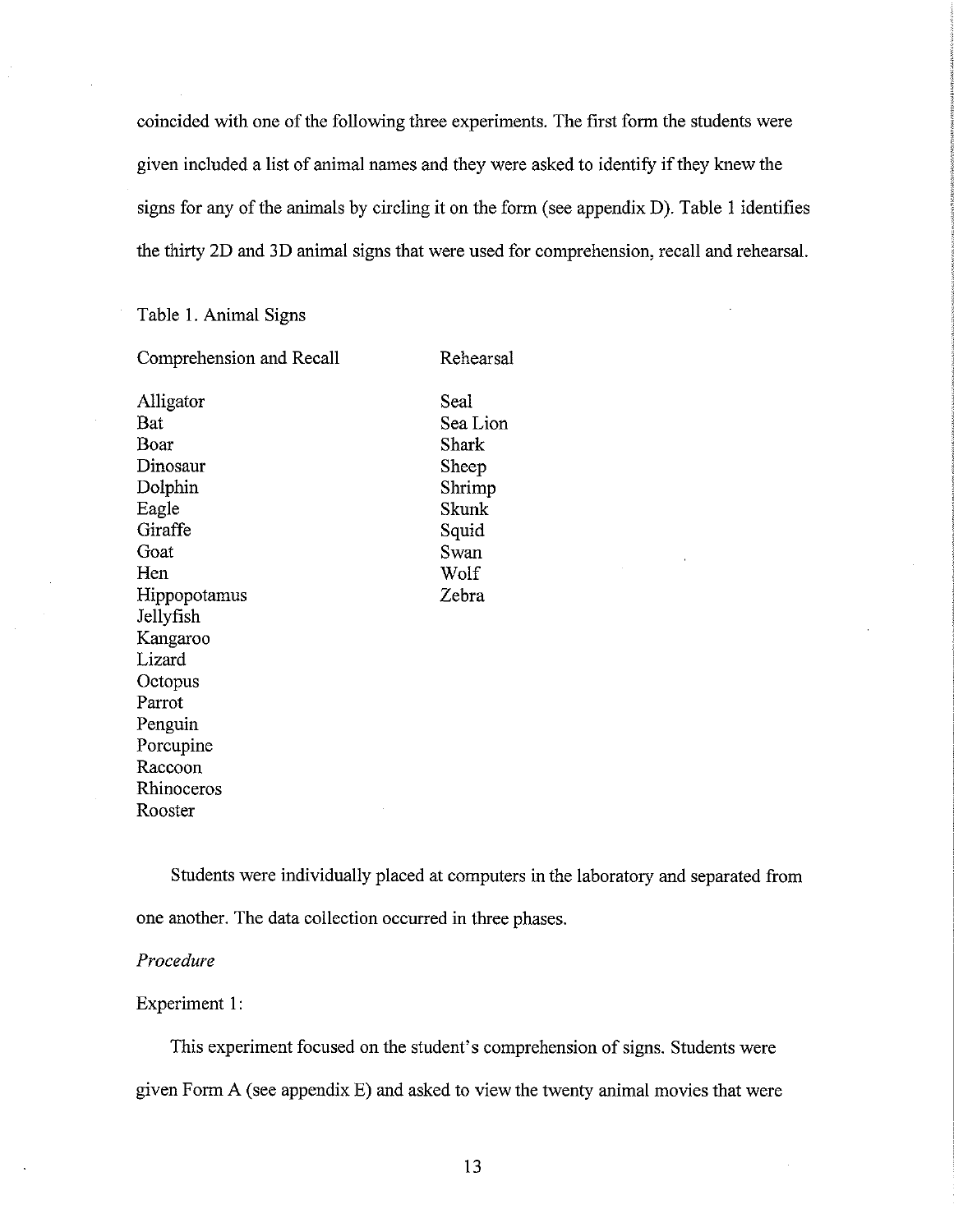listed. They were told to try and learn the signs as best the can, but not to view each video more then three times. Once they finished viewing all twenty signs they raised their hand and were given Form B (see appendix F). Students were asked to identify various optical illusions so that they were distracted from the signs they had just learned. Students were then given Form  $C$  (see appendix  $G$ ) where they were asked to identify ten of the twenty animal signs they were previously shown by clicking on a specific movie number and writing the animal name on the space provided.

#### Experiment 2:

This experiment focused on the student's ability to accurately recall ten of the twenty animal signs they had studied earlier. Students were given Form D (see appendix H) and a video camera. Students were asked to fingerspell the animals name listed on the paper and show the sign on camera. If the student wasn't sure of the sign they were asked to sign what they thought it maybe and ifthey forgot the sign they were asked to sign FORGOT.

#### Experiment 3:

The last experiment focused on the students' rehearsal of ten new animal signs that they were not previously shown. Students were given Form E (see appendix I) and a video camera. Students were asked to fingerspell the animals name listed on the paper, watch the movie, sign the animal for the camera, watch the movie a second time, sign it a second time, watch the movie a third time and finally sign it a third time. When the students completed this part they were given Form F (see appendix 1) and asked to complete the short questionnaire based on their experience.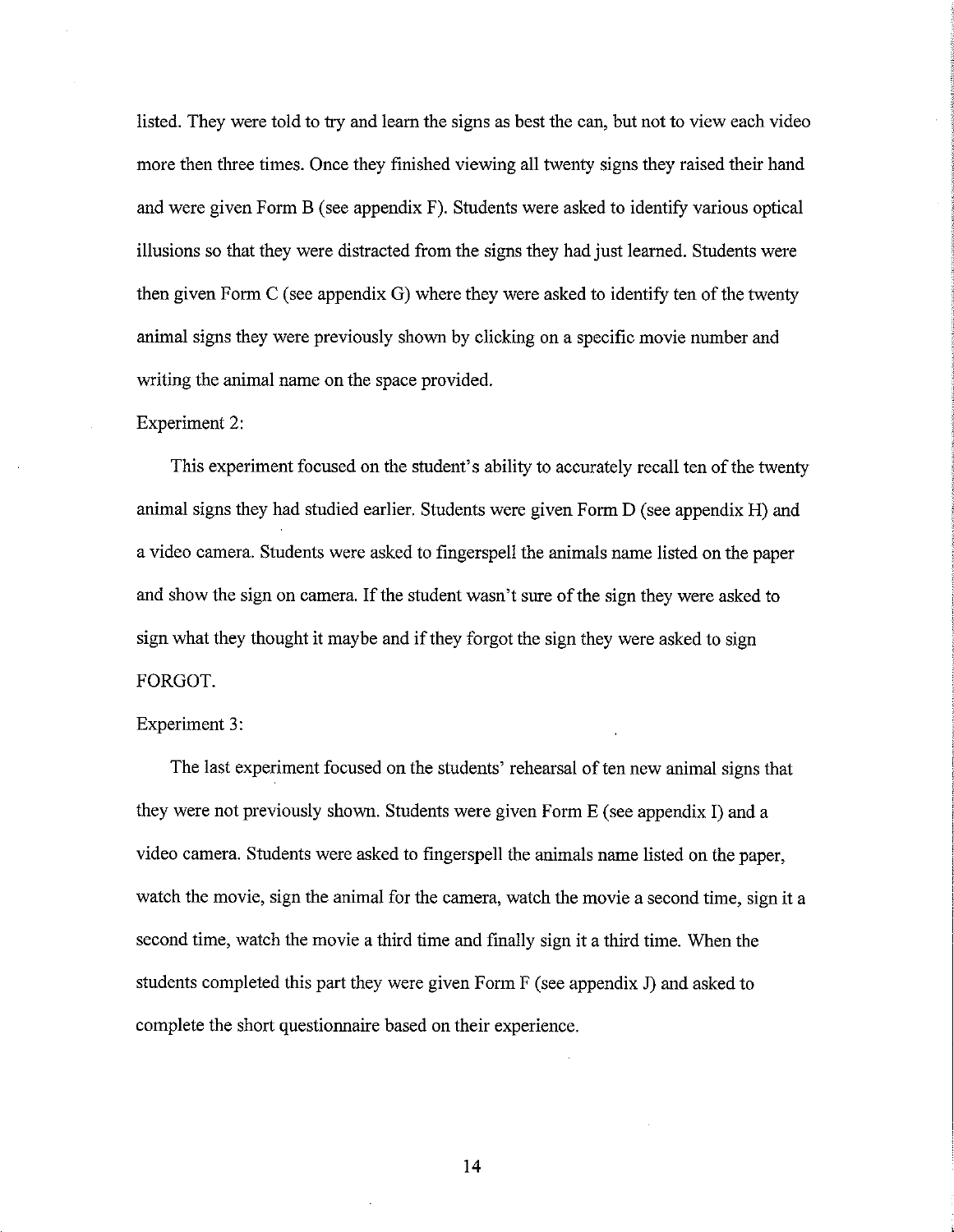The objective of the study is to measure the influence of the two movie formats (see appendix E) on three dependent variables: comprehension, recall and rehearsal accuracy. Comprehension was measured as the student's ability to identify signs produced through Quicktime and 3D formats. Students were shown five animal signs randomly chosen in each format (2D and 3D) and their scores reflect the total number of animals correctly identified. Recall was measured as the student's ability to remember signs for specific animals by producing the signs in ASL when given the animal's name. Students were videotaped producing the signs and three experienced signers independently rated each sign. Recall scores are the mean scores of the three raters. Lastly, the rehearsal score for each student is the mean of the three rater's scores of how well the student replicated a sign after viewing it on a computer screen. Five 2D and five 3D signs were included in this part of the study. Again, three experienced signers independently rated each sign on videotape. A questionnaire (see Appendix D) was also completed by each student to determine their opinions and preferences on the formats.

The data were analyzed quantitatively using repeated measures analyses of variance  $(ANOVA)$ . A separate  $ANOVA$  was applied to the data for each of the three dependent measures (comprehension, recall and rehearsal). The independent variables in this study are the two movie formats (within subjects), and gender and the levels ofASL (between subjects). Qualitative data were examined by summarizing responses on the questionnaire completed by each student.

#### Results

Table 2 shows the mean scores and standard deviations for the 43 high school students' comprehension, recall, and rehearsal of the two-dimensional and three-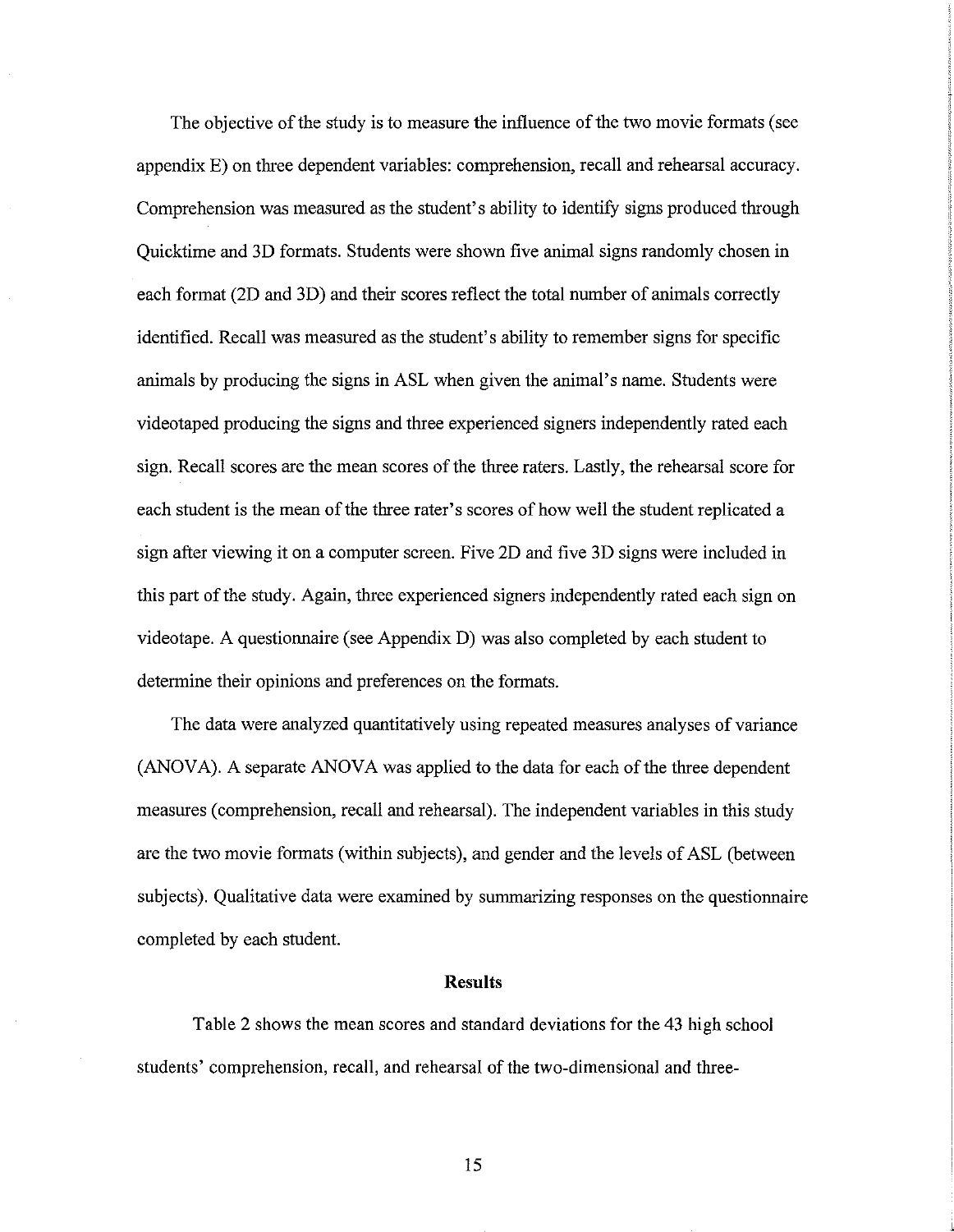dimensional signs. The repeated measures ANOVA revealed no significant difference between the two conditions (2D and 3D) in this study for comprehension and recall. However, a significant main effect was found for rehearsal. The subjects in this study received significantly higher scores in rehearsing 2D signs as compared to 3D signs,  $F(1, 1)$  $41$ )=31.89, p=.0001.

| N               |                                 | Comprehension | Recall                          |                           | Rehearsal                       |                           |
|-----------------|---------------------------------|---------------|---------------------------------|---------------------------|---------------------------------|---------------------------|
| Gender<br>M 19  | 2D<br>$4.16(1.12)$ $4.21(1.23)$ | 3D            | 2D<br>$3.09(1.20)$ $3.14(1.38)$ | 3D                        | 2D<br>$4.16(1.12)$ $4.21(1.23)$ | 3D                        |
| F <sub>24</sub> | $4.96(0.20)$ $4.88(0.34)$       |               | $4.09(0.58)$ $4.08(0.49)$       |                           |                                 | $4.44(0.24)$ $4.19(0.35)$ |
| ASL             |                                 |               |                                 |                           |                                 |                           |
| $1^a$ 24        | 4.33 $(1.05)$ 4.42 $(1.14)$     |               |                                 | $3.36(1.22)$ $3.37(1.33)$ | $4.31(0.33)$ $4.12(0.28)$       |                           |
| $2^{b}19$       | $4.95(0.23)$ $4.79(0.42)$       |               | $4.02(0.56)$ $4.06(0.44)$       |                           |                                 | $4.39(0.29)$ $4.07(0.39)$ |

Table 2. Comprehension, Recall and Rehearsal Scores and Standard Deviations

<sup>a</sup>1-2 years ASL instruction <sup>b</sup>3-5 years ASL instruction

A repeated measures ANOVA indicated a significantly higher mean for girls for comprehension,  $F(1, 41)=11.70$ ,  $p=.001$ ; recall,  $F(1, 41)=13.44$ ,  $p=.001$ ; and rehearsal,  $F(1, 41) = 6.31$ ,  $p = .016$ . High school students with more than two years of ASL also had significantly higher scores for comprehension,  $F(1, 41)=4.59$ ,  $p=.038$ , and recall,  $F(1, 41)$ 41)=5.74,  $p=0.021$ , but not for rehearsal. Figures 1-6 further illustrate the gender and experience differences found in this study.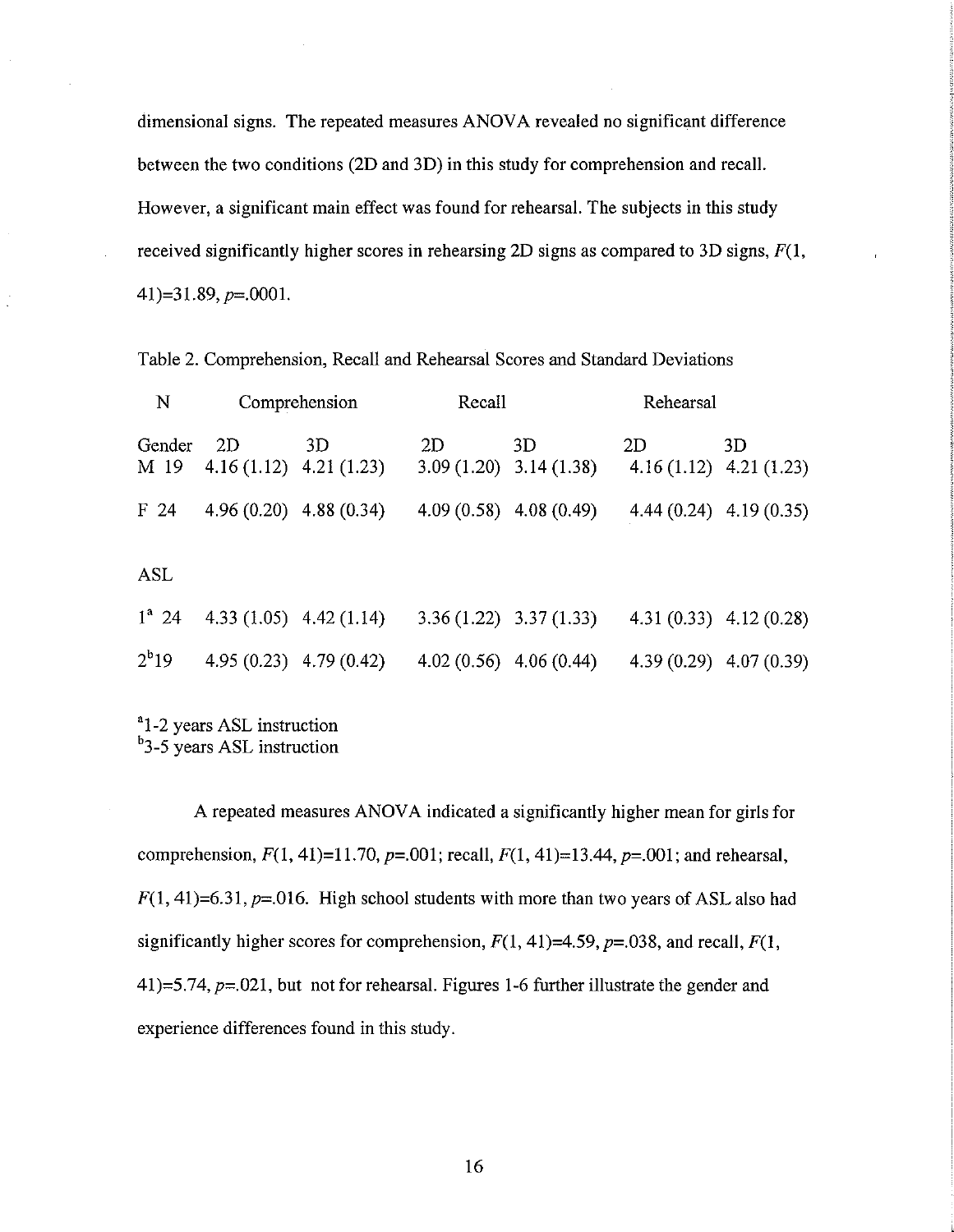

1- Males 2- Females



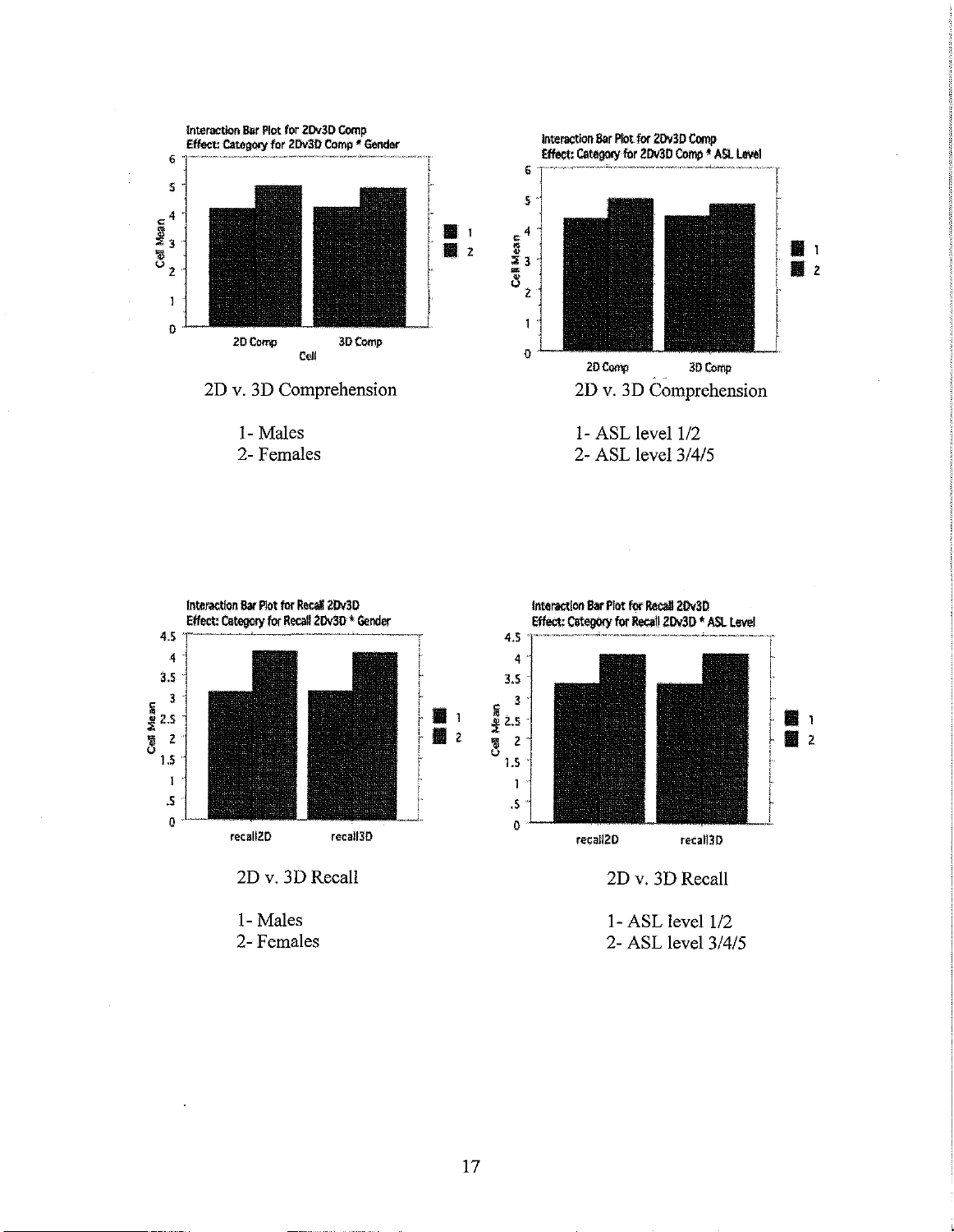

#### **Discussion**

Research Question 1: Is there a difference in high school students' scores for comprehension, recall, and rehearsal of two-dimensional and three-dimensional signs?

According to the results of the study, there is no significant difference between 2D and 3D movies on the single sign level for recall and comprehension. However, there was a significant difference found in favor of2D opposed to 3D for rehearsal time. There are numerous implications for ASL teacher as a result of these findings. For one, the research suggests that using 2D or 3D movie formats will not affect the students' comprehension or recall of signs. Therefore, when choosing a resource to use in the classroom teachers may not need to be concerned about choosing one movie format over the other. This broadens the options available to ASL teachers in terms of planning lessons and activities. For example, students will likely comprehend and remember individual signs the same whether through watching an ASL 2D videotape practice or using an online 3D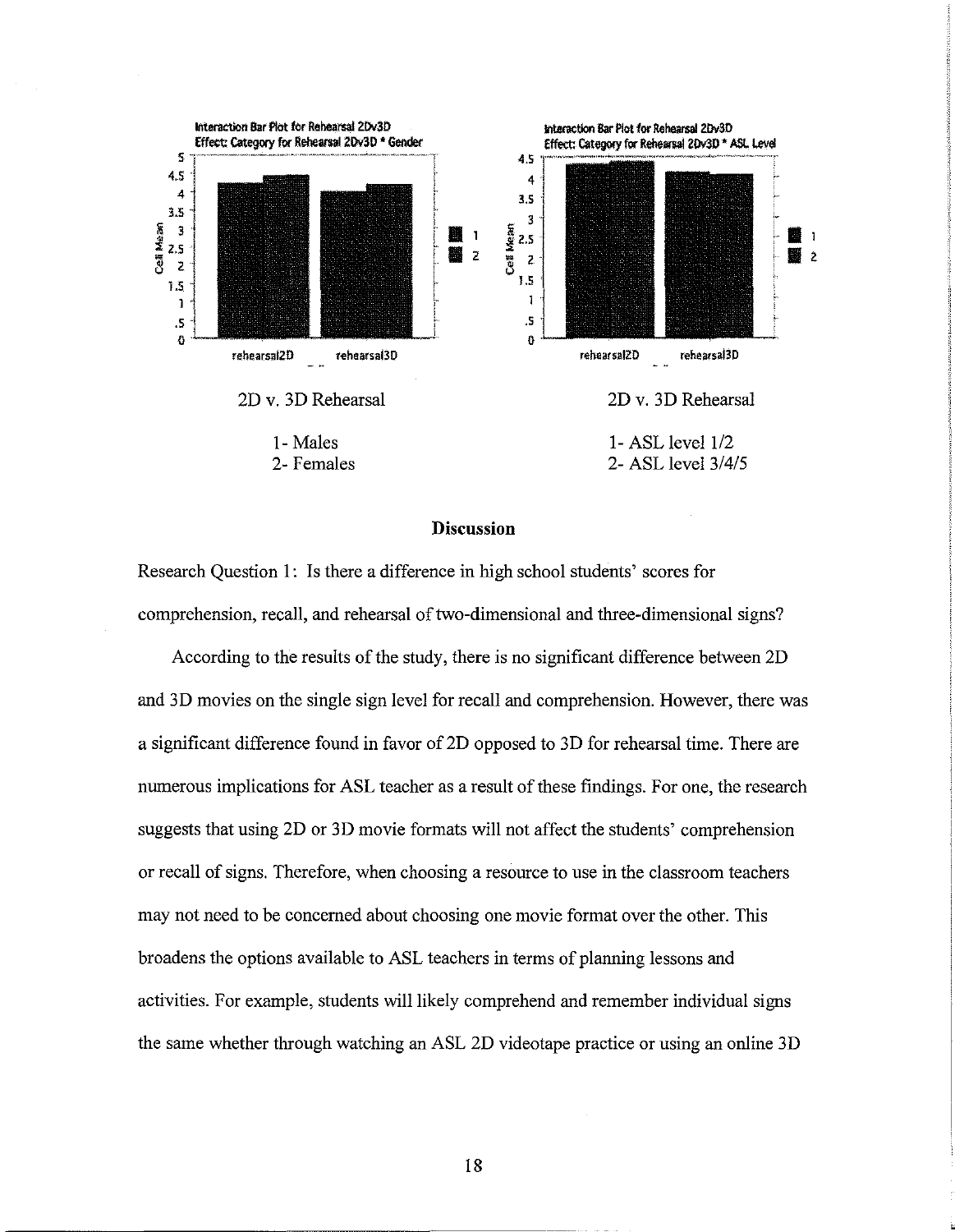lexical dictionary. This can create activity options in a classroom such as viewing an ASL video together as a class or setting up individual stations in a computer laboratory.

These results also provide important implications for people who create animations for 3D online lexical dictionaries. For one, creators may note that student's comprehension and recall of single signs do not appear to be affected by the use of animation. However, the present study did not include sentences, and the importance of facial expressions may come into play on that level. Additional research is needed to examine this issue.

The results found in favor of 2D opposed to 3D for rehearsal time pose a potential problem. For ASL teachers, it is important to note that students signing improved using both 2D and 3D rehearsals. However, 2D showed a significantly greater increase of accurate sign production as opposed to 3D. The implication for ASL teachers is that it is important for students to practice signing vocabulary as it is introduced to them because it will improve their production of the sign over a period of time.

Animation creators should take notice of the results in favor of 2D movie formats and examine possible reasons for the loss of accuracy in replicating the signs. This may be a result of the loss of natural movement in the animations as compared to the 2D Quicktime movies with a human signer. As one student noted, "It [3D movie format] was kind of glitchy at times". Another student made a similar comment stating, "It [3D movie format] was a little jerky and slow". Other comments made by students included, "[the 3D movie format were] oddly jointed" and "It was difficult to relate to a 3D figure". For this reason, follow up research is recommended for rehearsal accuracy and animation.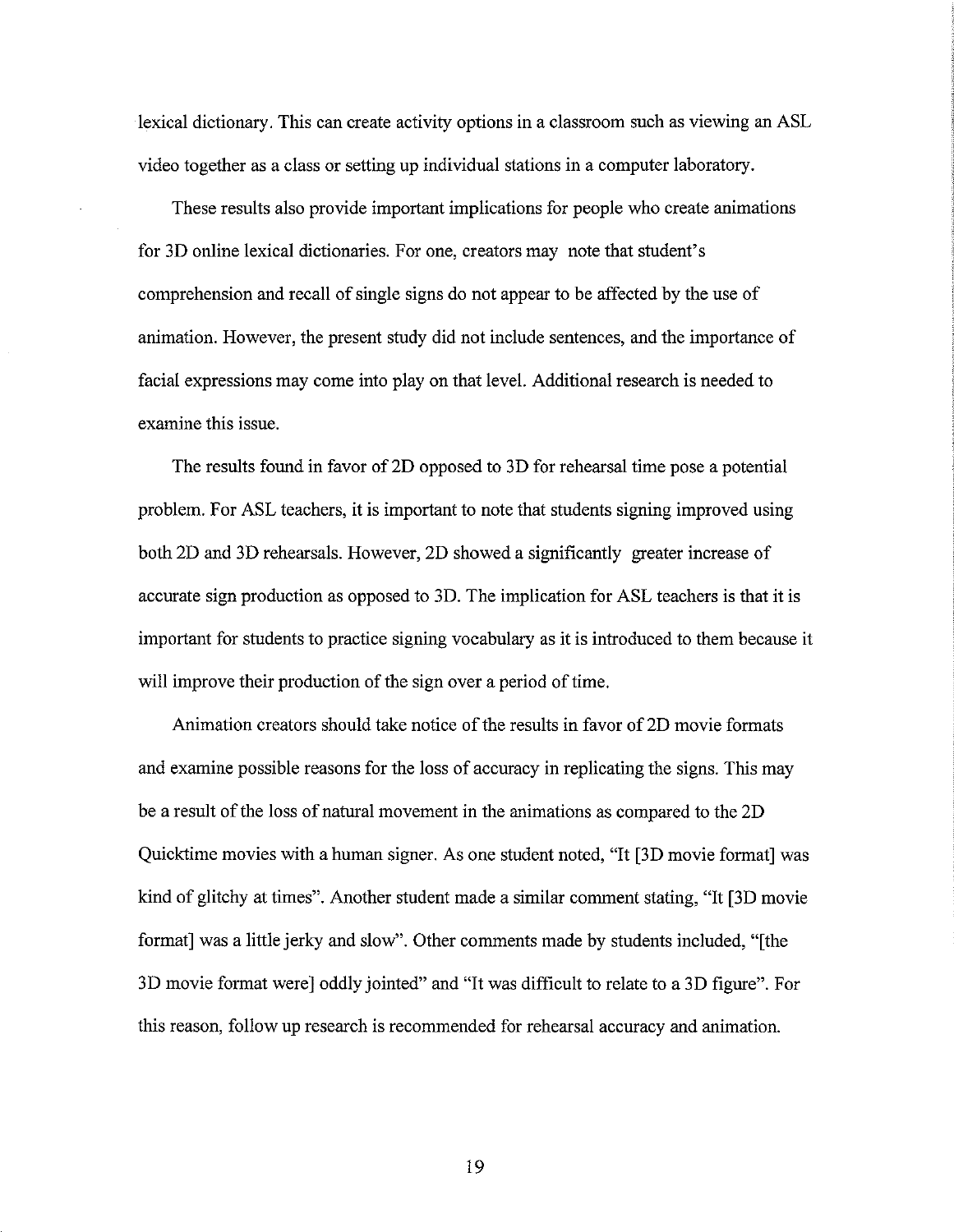Question 2: Is there a gender difference with regard to comprehension, recall, and rehearsal of two-dimensional and three-dimensional signs?

The results indicated that female students scored significantly higher in both comprehension and recall, as well as notably higher for rehearsal accuracy. These results should be taken into consideration by ASL teachers. It is difficult to determine why male students perform lower then female students. For one, there is a possible lack of instrumental motivation. Male students may not be as motivated to learn ASL as female students are because they do not believe they will benefit from learning the language. For example, female students may consider a career as an interpreter or speech language pathologist where ASL may be used, whereas a male student does not often consider careers in those fields. Another possible reason could be related to integrative motivation. Male students may be less interested in interacting with deaf people or Deaf culture; therefore they may not relate to the language as much. Female students may be more willing to attend Deaf events and social gatherings with the Deaf community, therefore they may benefit from learning the language. These are hypotheses that should be explored through additional research.

Since these findings may imply a motivational issue with male students, ASL teachers should take this information into consideration when creating lesson plans. Female students tend to be self-motivated; therefore male students may benefit from activities that provide them with a purpose. However, due to the lack ofresearch on gender issues relating to ASL learning, the researcher suggests future studies be conducted to provide a more in-depth look at the gender issue.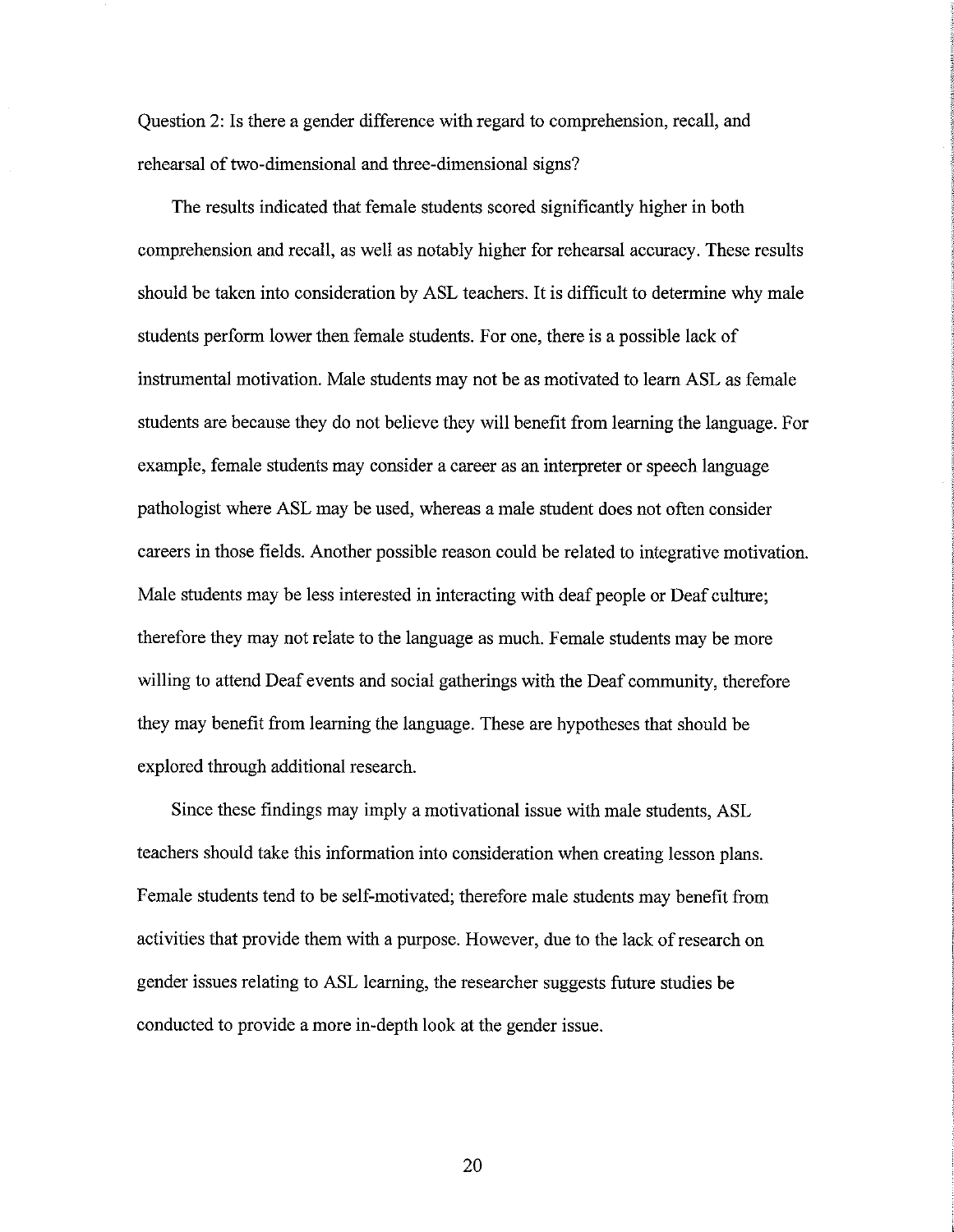Question 3: Is there a difference between experienced and inexperienced ASL students with regard to comprehension, recall, and rehearsal of two-dimensional and threedimensional signs?

The results of the study indicated upper level students are more capable of comprehending and recalling signs then the lower ASL levels. These findings suggest that students who are learning ASL, particularly in the first two years, experience difficulties remembering vocabulary and signs. Upper level students seem to be more capable of remembering word-sign associations. That is, they were more able than lowerlevel ASL students to see the sign and give the word or see the word and produce the sign accurately. These findings may imply that teachers should take into consideration the difficulty beginning level ASL students have with vocabulary learning and develop different approaches to enhance their ability to recall and comprehend signs. Such strategies may include explaining classifiers or creating associations between vocabulary words and signs. A teacher may also encourage imagery, the creation of a mental picture, to aid students in recalling signs. For example, the sign for DOG is performed by simply snapping your fingers. If the teacher explains to the students that the sign is closely related to calling a dog by snapping your fingers, they may be more inclined to remember it. Upper level students are more experienced with classifiers and may learn to develop their own sense of imagery through the discussion of the etymology if signs.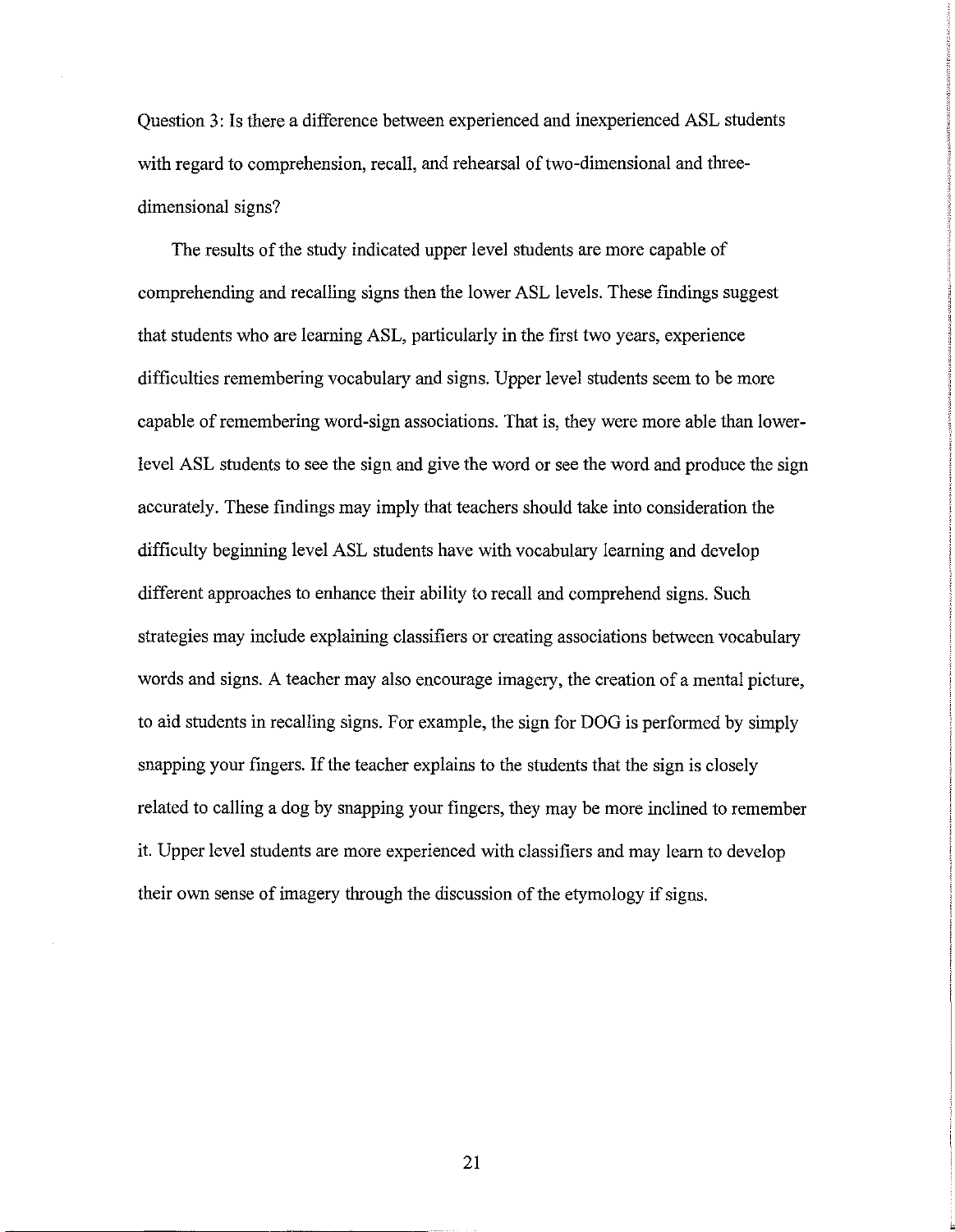#### **References**

Gallaudet University. (2006). States That Recognize American Sign Language as a Foreign Language. Retrieved October 5, 2006, from *http://*clerccenter.gallaudet.edulInfotoGo/051ASL.pdf.

Hoover, E., (2003). *NOTEBOOK. Chronicle ofHigher Education.* 50 (13). A30.

- Humphries, T., Padden, C., (2004). *Learning American Sign Language: Instructors Manualfor Levels I* & 2- *Beginning* & *Intermediate.* Boston. Pearson
- Jacobowitz, E. (2004, April). *ASL Statewide Legislation.* Retrieved October 5, 2005, from http://www.aslta.org/legislation/index.html
- Lentz, E., Mikos, K., & Smith, C. (1988). *Signing naturally: Teachers curriculum guide level* 2. San Diego. Dawn Sign Press.
- Loux, D., (1996, November). *Report of the Legislative Task Force on American Sign Language to the Members ofthe 69th Session ofthe Nevada Legislature.* Retrieved October 1,2006, from http://web.ebsohost.com
- Newell, W., Mallery, D., Menkis, H.P., Holcomb, S., & Arthur, L. (1981). The Direct Experience Method (DEM) for Teaching American Sign Language and Manually-Coded English. In F. Caccamise, M. Garretson, & U. Bellugi (Eds.), Teaching American Sign Language As A Second/Foreign Language. Silver Spring, MD: National Association of the Deaf.
- Raugust, K. (2006). *Teaching the DeafThrough Animation.* Retrieved October 2, 2006 from http://mag.awn.com/?article\_no=3015#
- Terrell, T. (1986). The Natural Approach in ASL Instruction. Paper presented at the Fourth National Symposium on Sign Language Research and Teaching. National Association of the Deaf, Las Vegas, Nevada.
- Toppo, G., (2002, December 10). Teens grasp sign language. *USA Today.* p. 09d.

Vcom3D. (2000, April). *Signing Avatar.* CNN. City of broadcast: broadcasting service

Wilcox, S., & Wilcox, P. (1991). Teaching ASL as a Second Language. *ERIC Digest.* ED343408, 1-6. Retrieved October 2, 2006, from http://www.eric.ed.gov/ERICDocs/data/ericdocs2/content storage 01/0000000b/ 8012a116164.pdf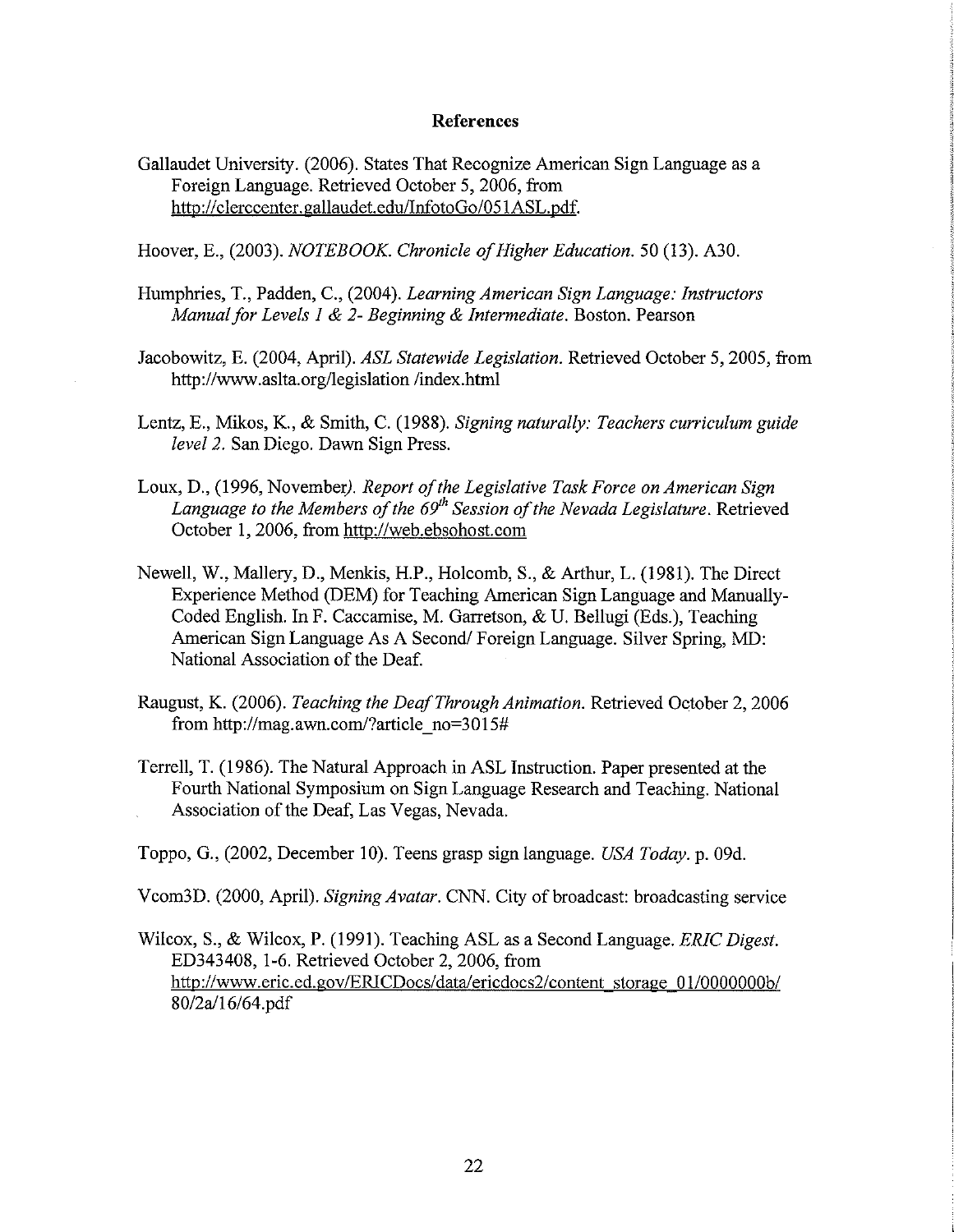# **APPENDIXA.**



QuickTime ™



3 Dimensional

The pictures above are examples of the QuickTime ™ and 3 Dimensional (rotatable) sign formats.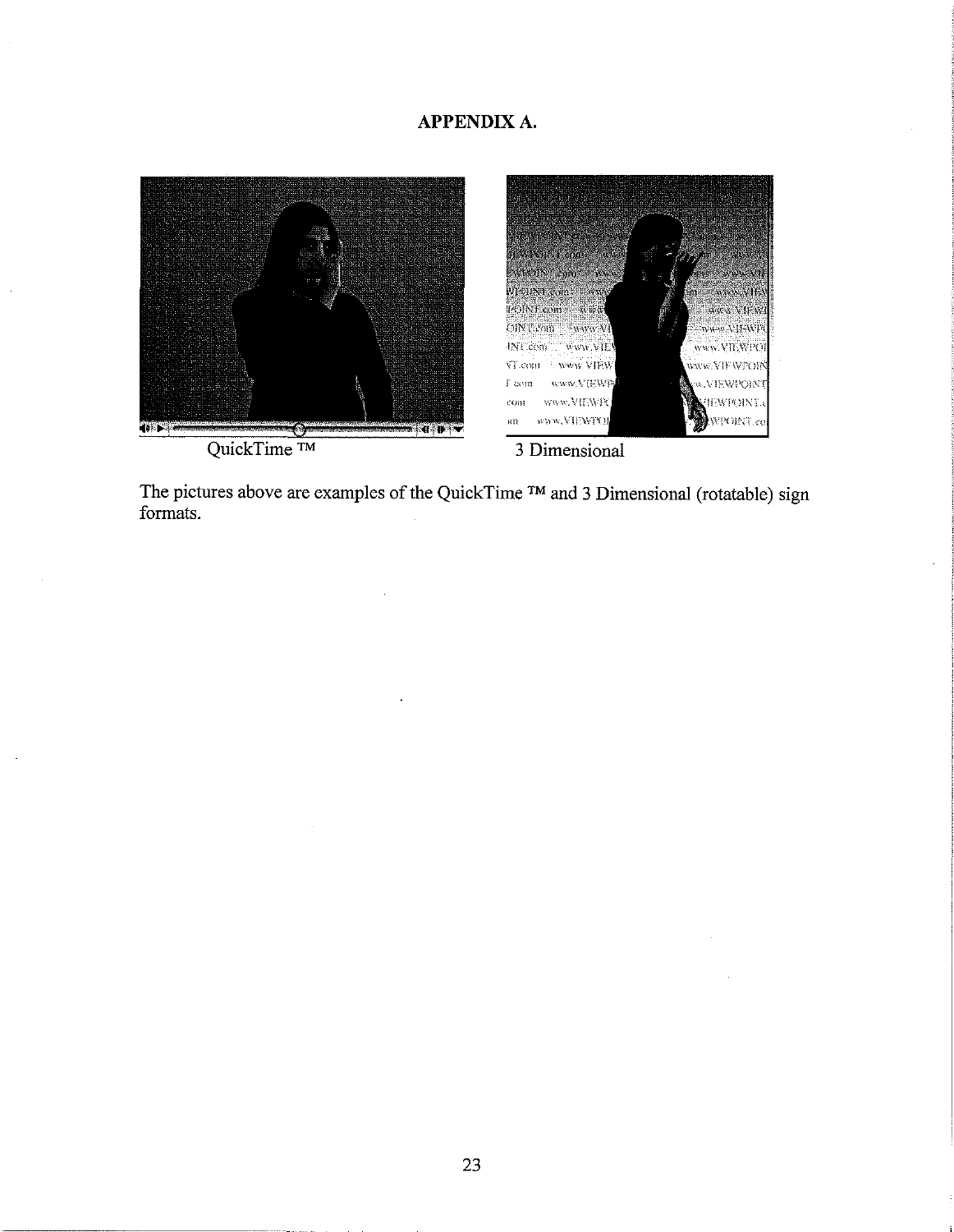#### **APPENDIX B.**

# ASSENT FORM TO PARTICIPATE IN A SIGN LANGUAGE STUDY

#### Recall and Comprehension of Signs by High School ASL Students

#### DESCRIPTION

Dear Student

We would like you to participate in a research study of sign language learning using an online lexicon (dictionary). The study is being led by Maria Tedeschi, a graduate student, who has developed this project as part of her Master's degree requirements. Dr. Harry Lang from the National Technical Institute for the Deaf at Rochester Institute of Technology is her advisor.

We are doing this research to identify how technology can help people learn ASL.

- We will show you a series of sign movies. This will take approximately one class period
- This will include measuring your recall of the signs and your comprehension of the signs.
- This will also include videotaping you making several signs for one part of this study. The videotape will be erased after the evaluation is completed.
- When you are done viewing this study, we will ask you to fill out a brief survey and this will be anonymous. We want to learn about what you like about the sign movies and what you think should be further improved.

We do not perceive any risks to you if you take part in this study. One benefit for you may be increased learning of ASL signs. A benefit for the researchers will be improved ASL instruction using technology. There is no relationship to your grade in your ASL course. This study will help to improve ASL instruction. Your sign language teachers will not see your names and your scores on the recall and comprehension tests. We will use codes (numbers) so that everything will be anonymous. *This study is separate from vour ASL class and any other school work.*

#### Confidentiality

The information collected from all participants will remain completely confidential. You will not be identified in any publication of research results. The only ASL teacher who will see the individual scores will be Ms. Tedeschi and she will not see the students' names, only the codes. If you choose not to participate in the research study, you will be given another activity to complete during this class time.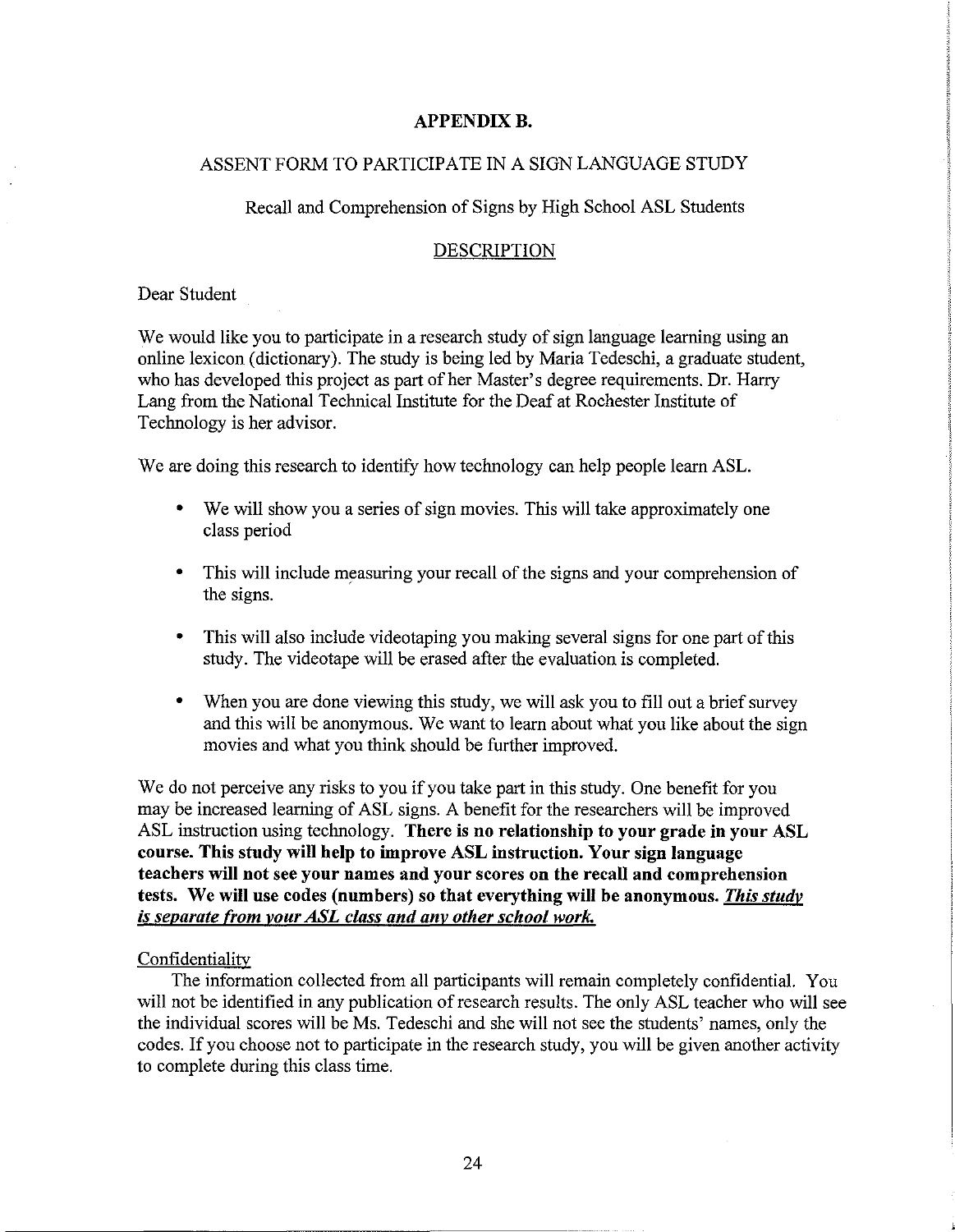#### Right to Withdraw

You do not have to take part in this study and, should you change your mind, you can withdraw from the study at any time. Refusing to participate or withdrawing will have no penalty.

If you need any additional information, please feel free to contact:

Dr. Harry Lang National Technical Institute for the Deaf Department of Research 52 Lomb Memorial Drive Rochester, NY 14623-5604 Phone: (585) 475-6777 Fax: (585) 475-2525 Email: Harry.Lang@rit.edu

Signature of investigator

Voluntary Consent:

"I voluntarily consent to participate in this study. "

Name of participant (Please print)

Signature of participant

Date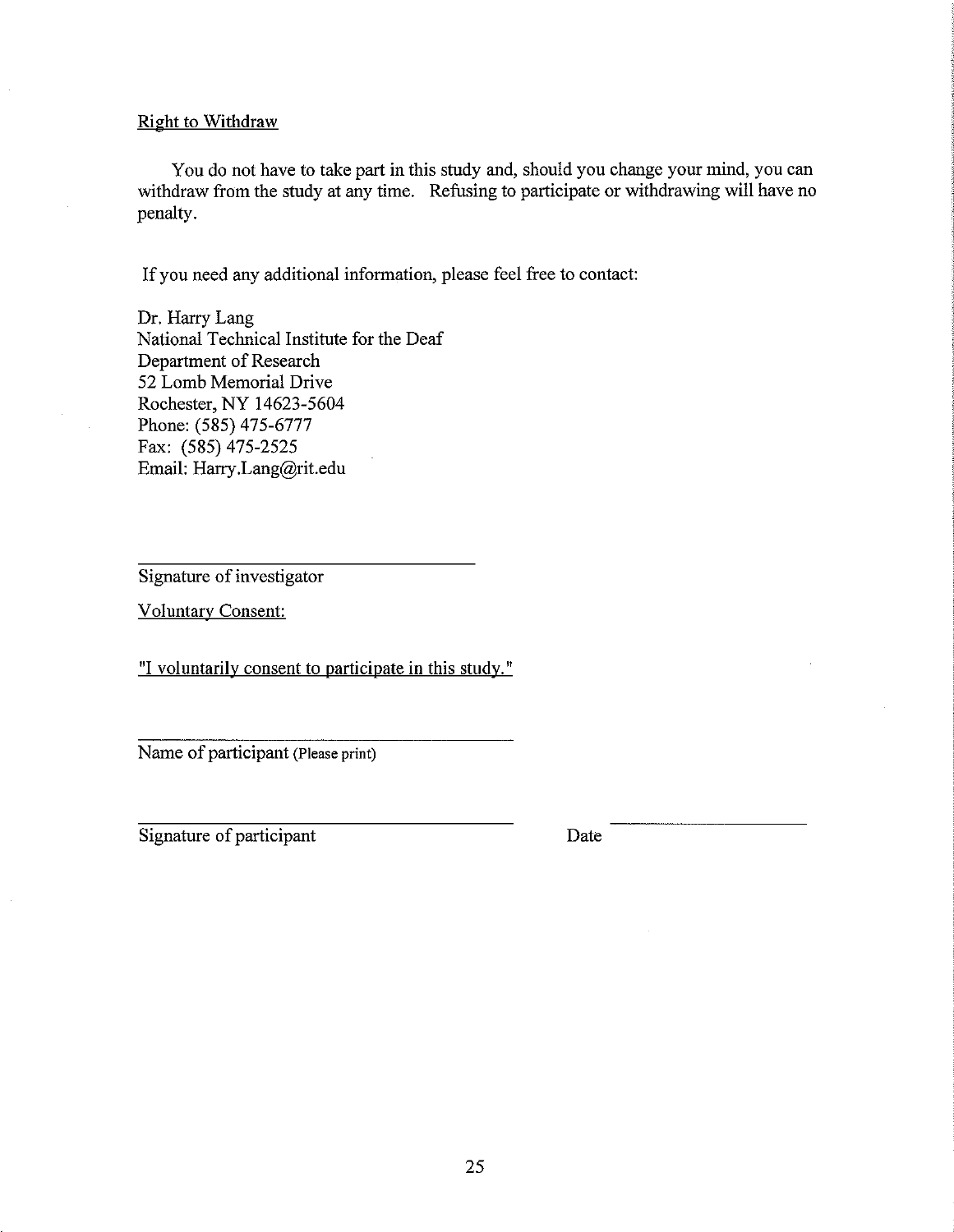### **APPENDIXC.**

#### CONSENT TO PARTICIPATE IN A SIGN LANGUAGE STUDY

Title: Recall and Comprehension of Signs by High School ASL Students

#### DESCRIPTION

Dear Parent/Guardian:

We would like your permission to involve your child in a short study examining how American Sign Language students remember signs for various animals as they are presented in different movie formats. The study is being led by Maria Tedeschi, a graduate student in the Master of Science in Secondary Education program at the National Technical Institute for the Deaf (NTID) at Rochester Institute of Technology (RIT). Dr. Harry G. Lang from NTID is her advisor.

We are doing this research to identify how technology can help people learn ASL.

- We will show your child a series of sign movies. This will take approximately one class period
- This will include measuring your child's recall of the signs and your child's comprehension of the signs.
- This will also include videotaping your child making several signs for one part of this study. The videotape will be erased after the evaluation is completed.
- When your child is done viewing this study, we will ask him/her to fill out a brief survey and this will be anonymous. We want to learn about what students like about the sign movies and what they think should be further improved.

We do not perceive any risks to your child if he/she takes part in this study. One benefit for you may be increased learning of ASL signs. A benefit for the researchers will be improved ASL instruction using technology. **There is no relationship to your child's grade in the ASL course he or she is taking. The sign language teachers will not see the students' names and their individual scores on the recall and comprehension tests. We will use codes (numbers) so that everything will be anonymous.** *This study is separate from your child's ASL class and any other school work.*

#### **Confidentiality**

The information collected from all participants will remain completely confidential. You will not be identified in any publication of research results. The only ASL teacher who will see the individual scores will be Ms. Tedeschi and she will not see the students' names, only the codes. If you choose not to participate in the research study, you will be given another activity to complete during this class time.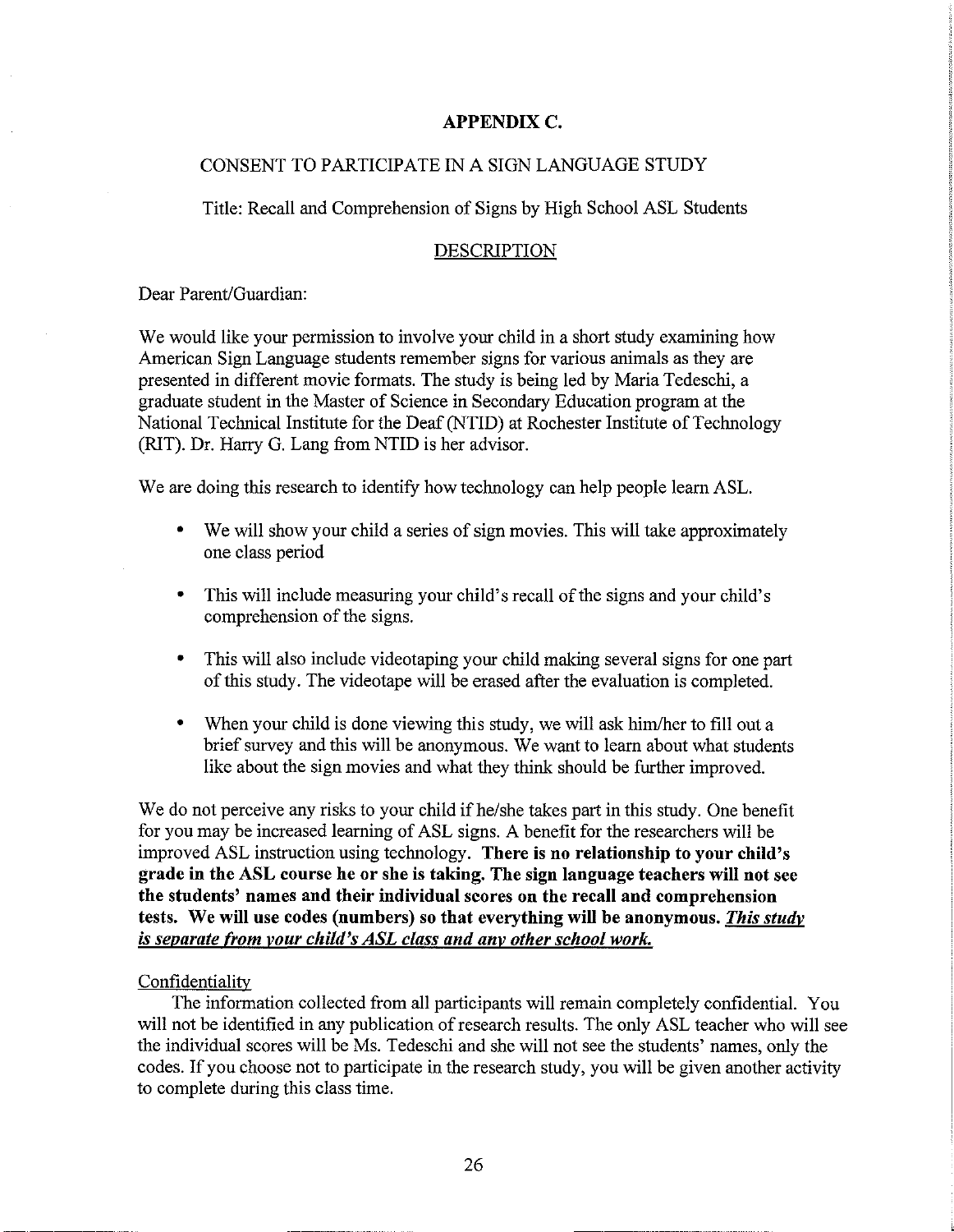#### **Right to Withdraw**

Your child does not have to take part in this study. Your child can withdraw from the study at any time. Refusing to participate or withdrawing will have no penalty.

If you have any further questions about this research study, you may contact the investigator, Maria Tedeschi at 424-8095, or her advisor, Dr. Harry G. Lang (see contact information below).

# Signature of investigator

Harry Lang, Ed.D. National Technical Institute for the Deaf Department of Research 96 Lomb Memorial Drive, 2433 Carey Rochester, NY 14623-5604 Phone: (585) 475-6777 Email: Harry.Lang@rit.edu

Voluntary Consent:

All of the above has been explained to me and my child, and all of my current questions have been answered. I understand that I am encouraged to ask questions about any aspect of this research study during the course of this study, and that such future questions will be answered by the researchers listed on the first page of this form.

By signing this form, I agree to have my child participate.

"I voluntarily consent to have my child participate in this study."

| Student's name | Signature of parent or legal guardian | Date |
|----------------|---------------------------------------|------|
|----------------|---------------------------------------|------|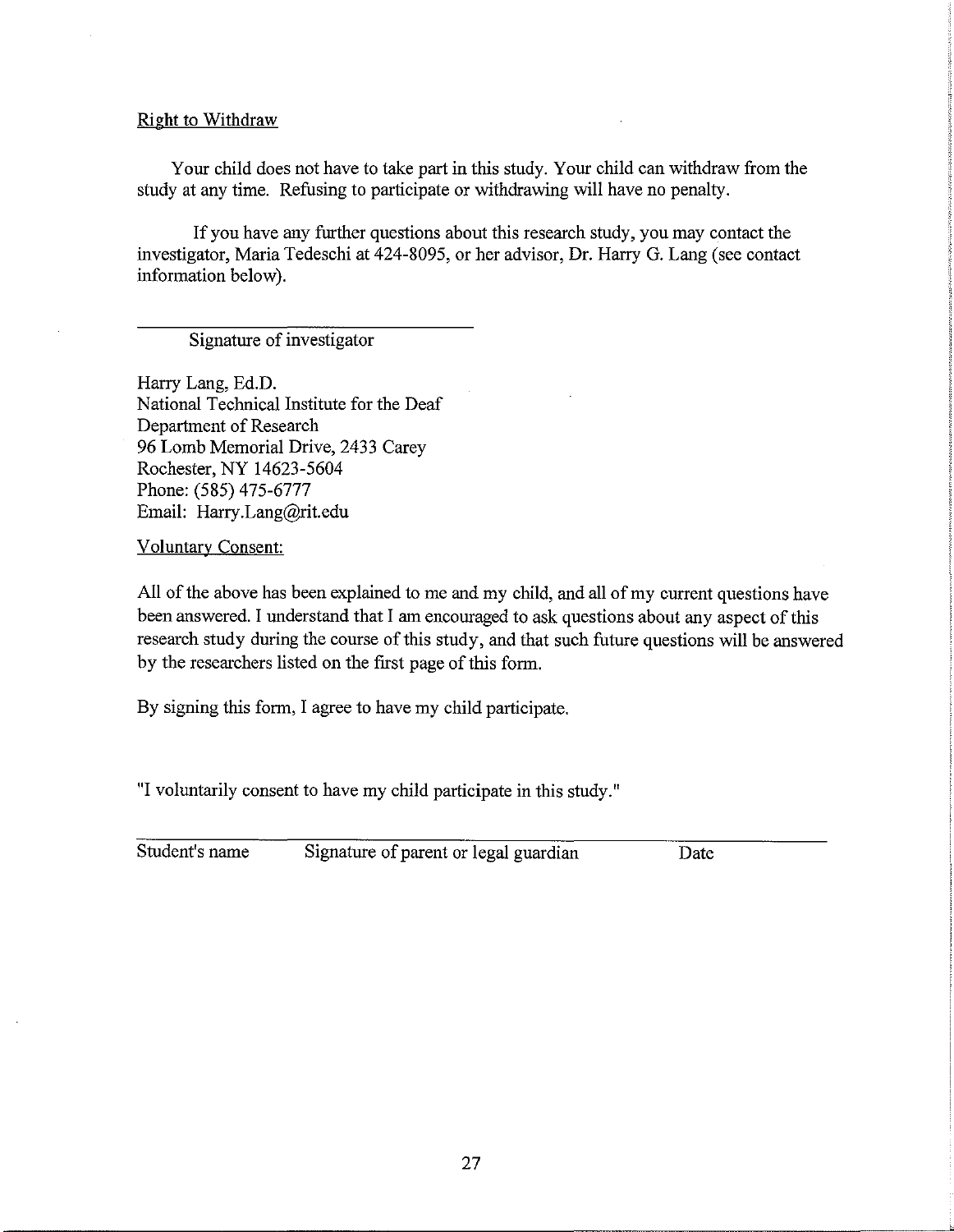# **APPENDIXD.**

Student Code: \_

Do you know the signs for any of these animals listed below? If so, please circle the animal and let us know.

Alligator Bat Boar Dinosaur Dolphin Eagle **Giraffe** Goat Hen Hippopotamus Jellyfish Kangaroo Lizard **Octopus** Parrot Penguin Porcupine Raccoon Rhinoceros Rooster Scorpion Seal Sea Lion Shark Sheep Shrimp Skunk Squid Swan Wolf Zebra

 $\ddot{\phantom{a}}$ 

Please raise your hand when you are done with the activity and you will be given the next activity.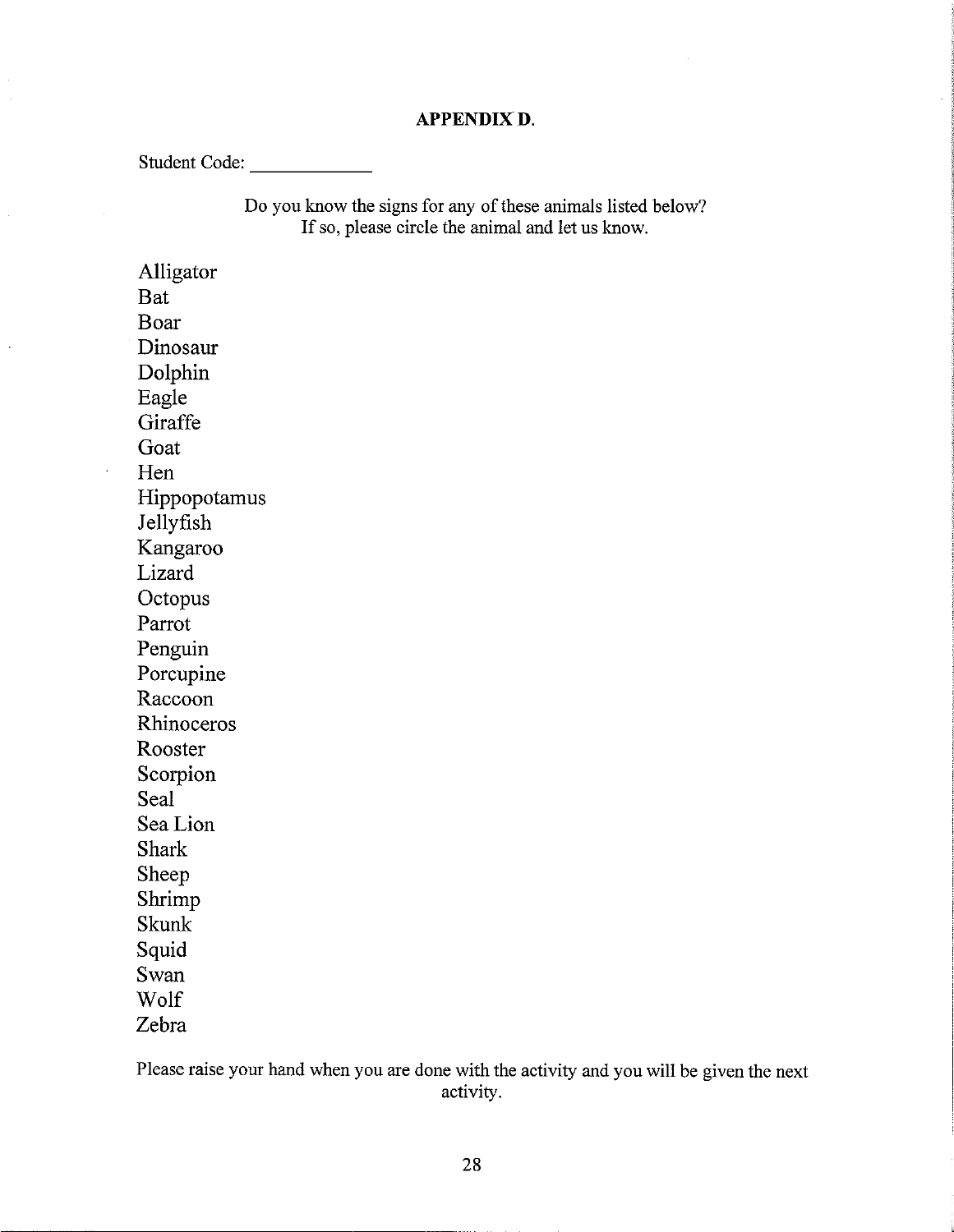#### **APPENDIXE.**

Participant Code No.

FormA

# **Directions:**

Please watch each of the videos listed below. Try to learn the signs as best you can. You may practice the signs as you watch the movie. **Please do not view each movie more than three times.**

Please raise your hand when you are done with the activity and you will be given the next activity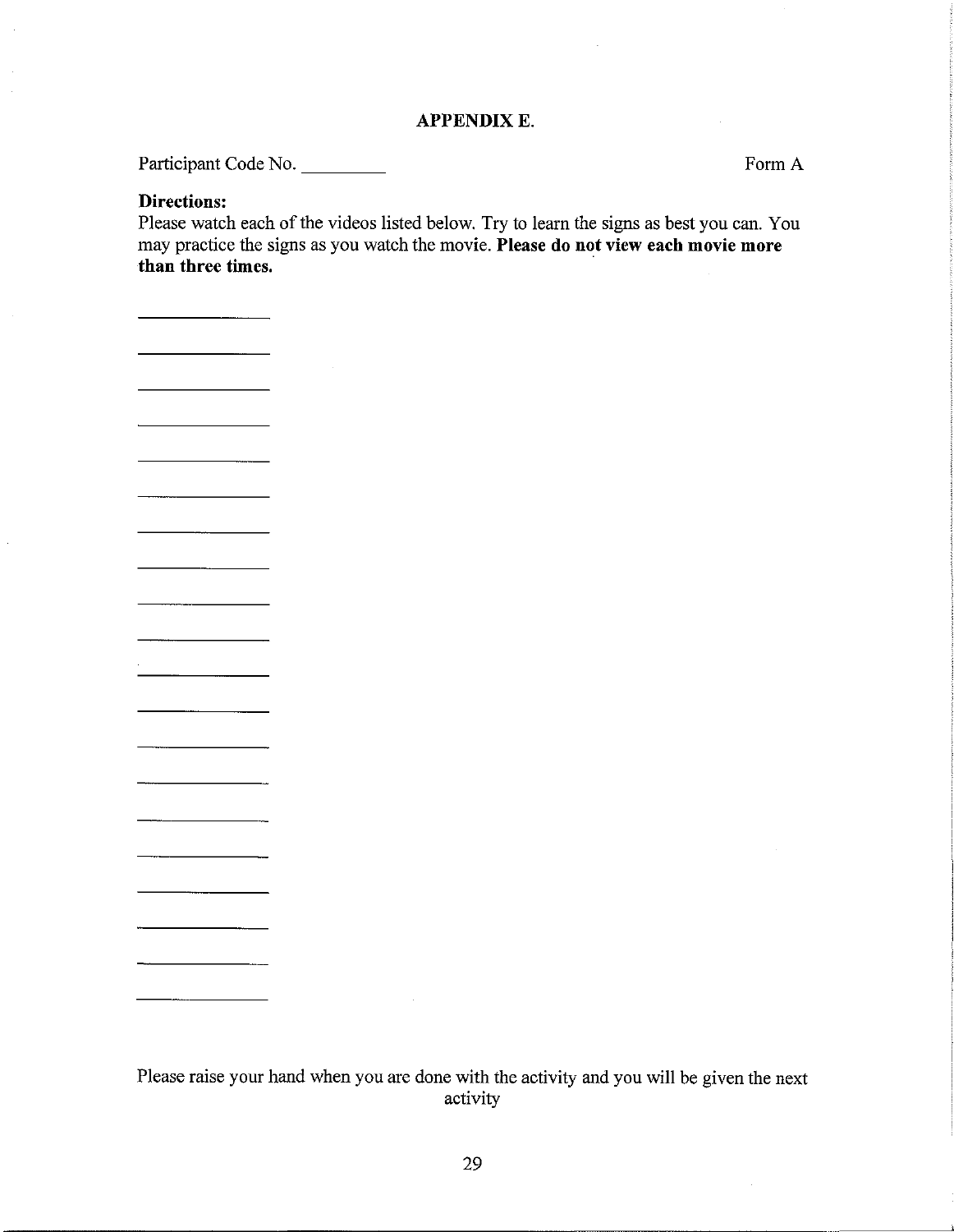# **APPENDIXF.**

Participant Code No. \_

Form **B** 

<u> La Carlo de Carlo de la Carlo de Carlo de Carlo de Carlo de Carlo de Carlo de Carlo de Carlo de Carlo de Carlo</u>

I am left handed. Please circle one: I am <u>left</u> handed. I am <u>right</u> handed.

Write down everything you see in the pictures below in the space provided.







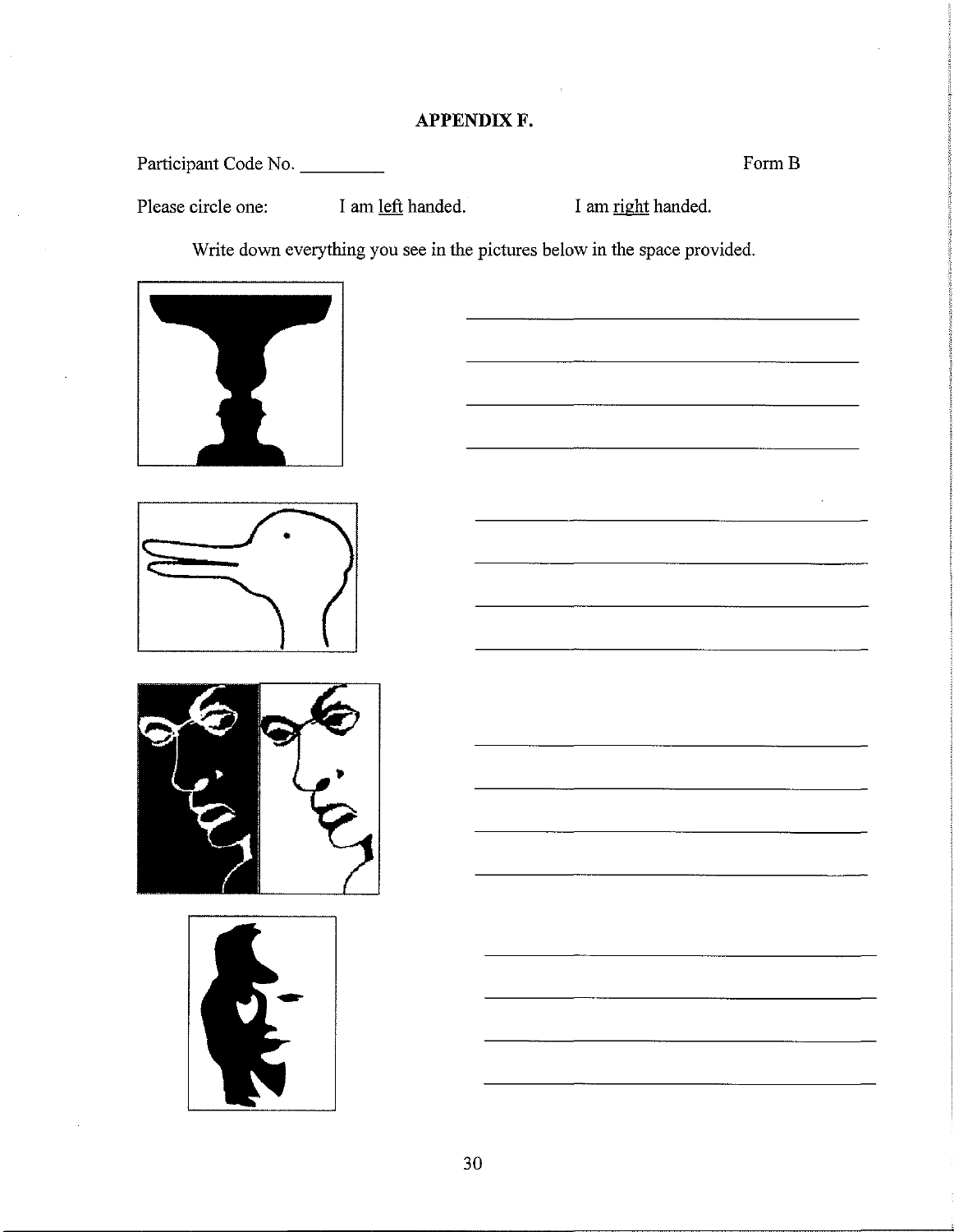## **APPENDIXG.**

Participant Code No. \_\_\_\_\_\_\_\_

FormC

# **Directions:**

Please watch the following videos and write down the animal that you see. Spell it as best you can. If you are not sure, write what animal you think it is. If you don't remember, draw a question mark (?).

| Movie         | Animal                                 |
|---------------|----------------------------------------|
| ------------- |                                        |
|               | the control of the control of the con- |
|               |                                        |
| J,            |                                        |
|               |                                        |
|               |                                        |
|               |                                        |
|               |                                        |
|               |                                        |
|               |                                        |
|               |                                        |
|               |                                        |

Please raise your hand when you are done with the activity and you will be given the next activity.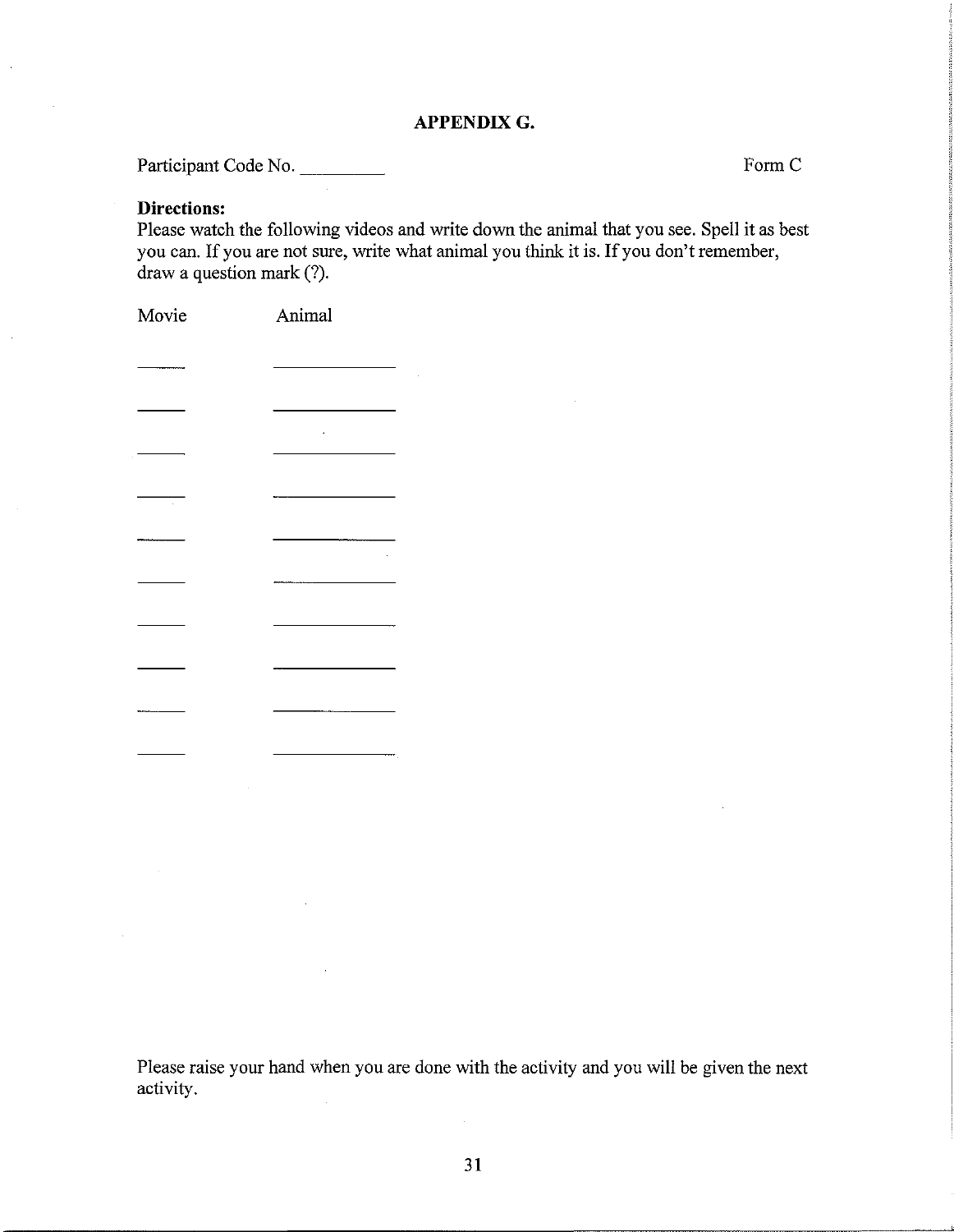#### **APPENDIXH.**

Participant Code No.

**Directions:**

Please try your best to remember the correct sign for each animal below.

For each animal listed below:

- 1. Fingerspell the animal's name
- 2. Show the sign for the animal
- 3. If you are not sure, you may guess
- 4. If you don't remember the sign, please make the sign for "FORGOT"

\*Make sure the camera is on while you are signing.

Animal

<u> Albanya (Albanya Albanya)</u>

Please raise your hand when you are done with the activity and you will be given the next activity.

Form D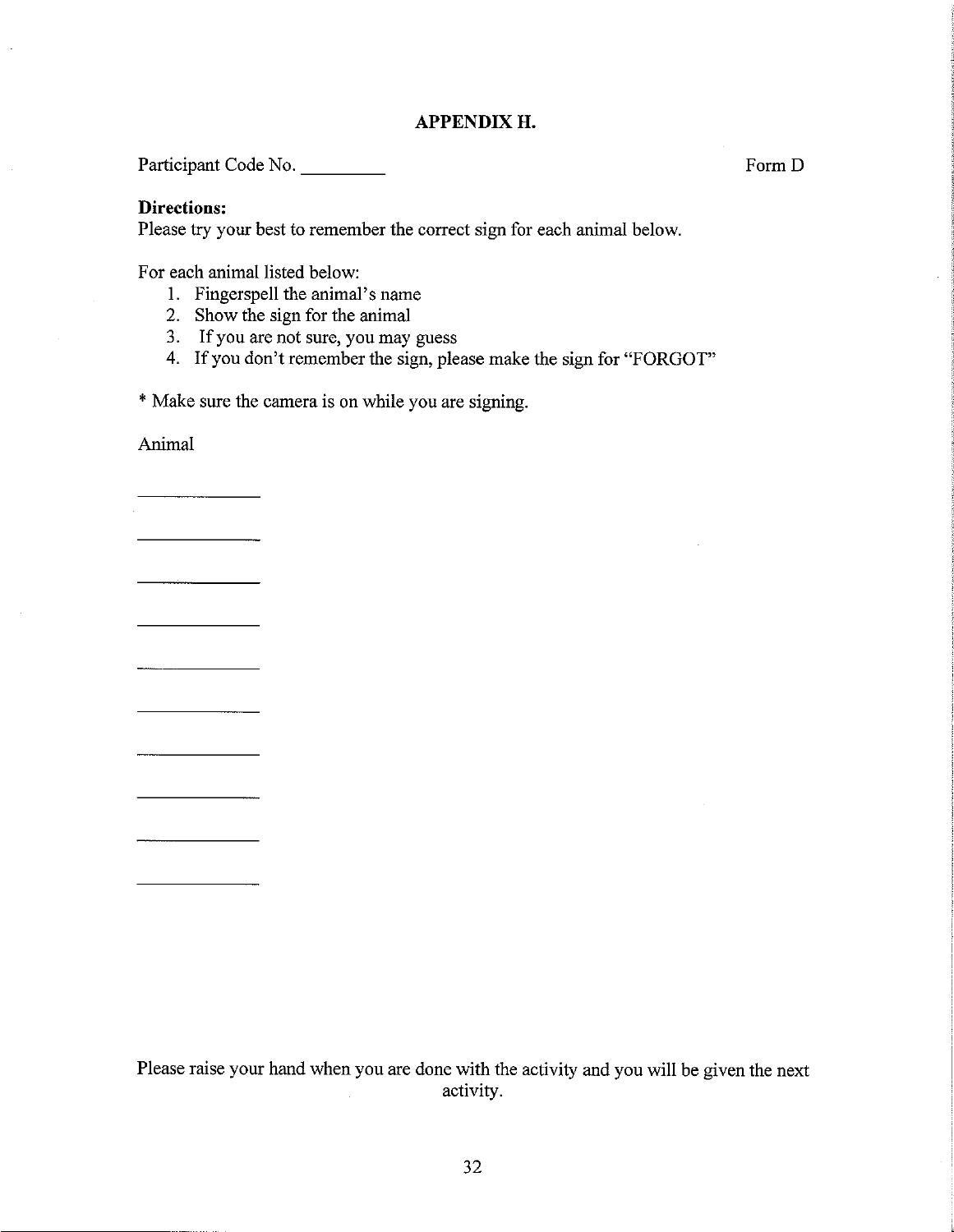# APPENDIX I.

Participant Code No. \_

You will be shown ten signs:

For each animal listed below:

- 1. While the camera is on please fingerspell the animal and the number
- 2. Watch the movie and make the sign to the best of your ability
- 3. Watch the movie a second time and repeat the sign
- 4. Watch the movie a third time and repeat the sign

Animal

 $\overline{\phantom{a}}$  . The contract of  $\overline{\phantom{a}}$ 

 $\bar{a}$ 

 $\overline{\phantom{a}}$ 

Please raise your hand when you are done with the activity and you will be given the next activity.

FormE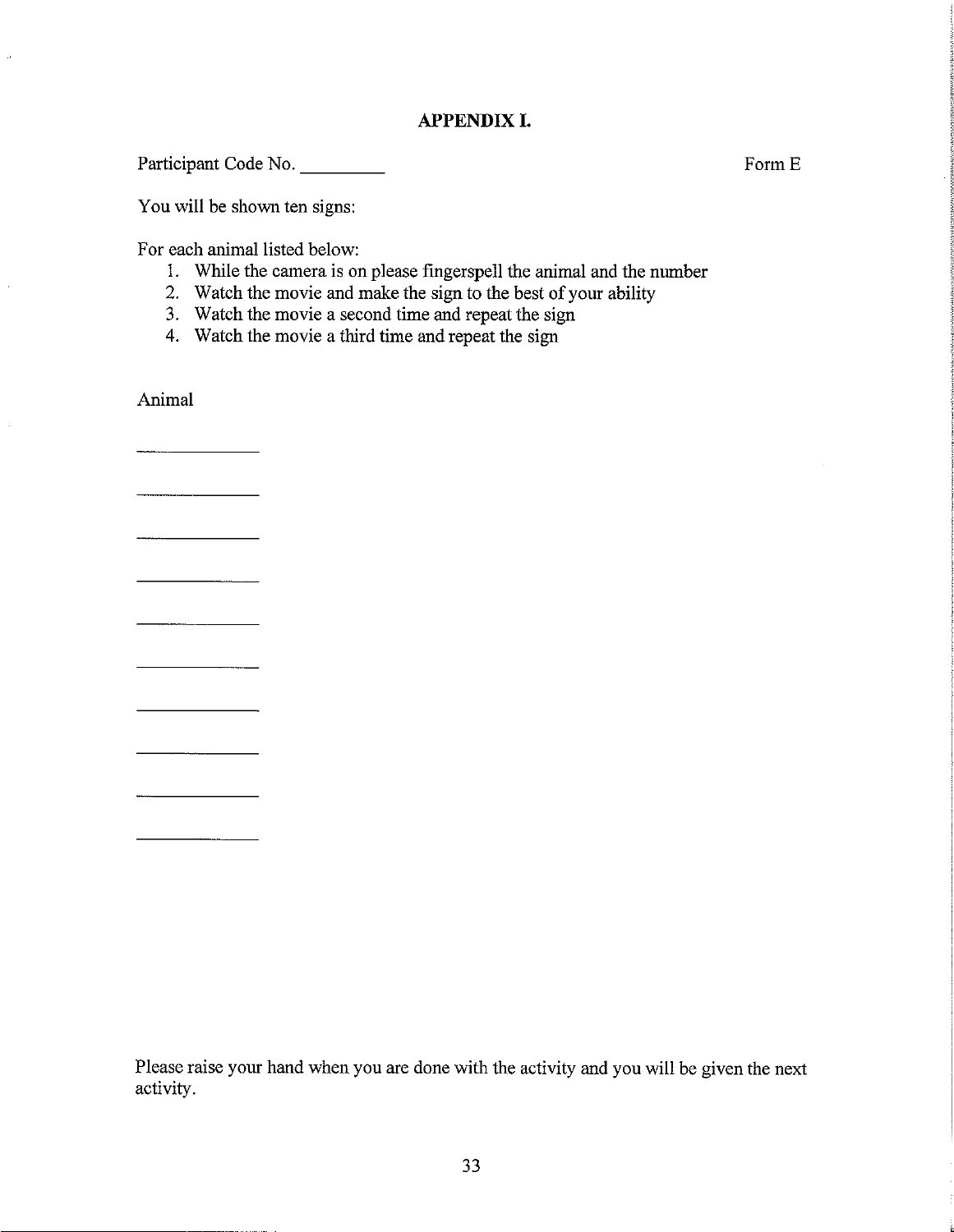### **APPENDIXJ.**

Participant Code No.

# Questionnaire

l) When I tried to learn from the Quicktime (human) sign movies, it was:

| very      | a little  | fairly | very |
|-----------|-----------|--------|------|
| difficult | difficult | easv   | easy |

Comments?

2) When I tried to learn from the 3-Dimensional (animation) sign movies, it was:

| very      | a little  | fairly | very |
|-----------|-----------|--------|------|
| difficult | difficult | easy   | easy |

Comments?

3) I enjoyed learning from the Quicktime (human) sign movies:

| not at all | a little | somewhat | very much |
|------------|----------|----------|-----------|

Comments?

4) I enjoyed learning from the 3-Dimensional (animation) sign movies:

I not at all 2 a little 3 somewhat 4 very much

Comments?

5) Do you have any general comments about the two formats of sign movies used in this research study as they relate to your learning of signs?

6) Do you have any suggestions for improving the quality of the movies for online studying of ASL and individual signs?

Form F